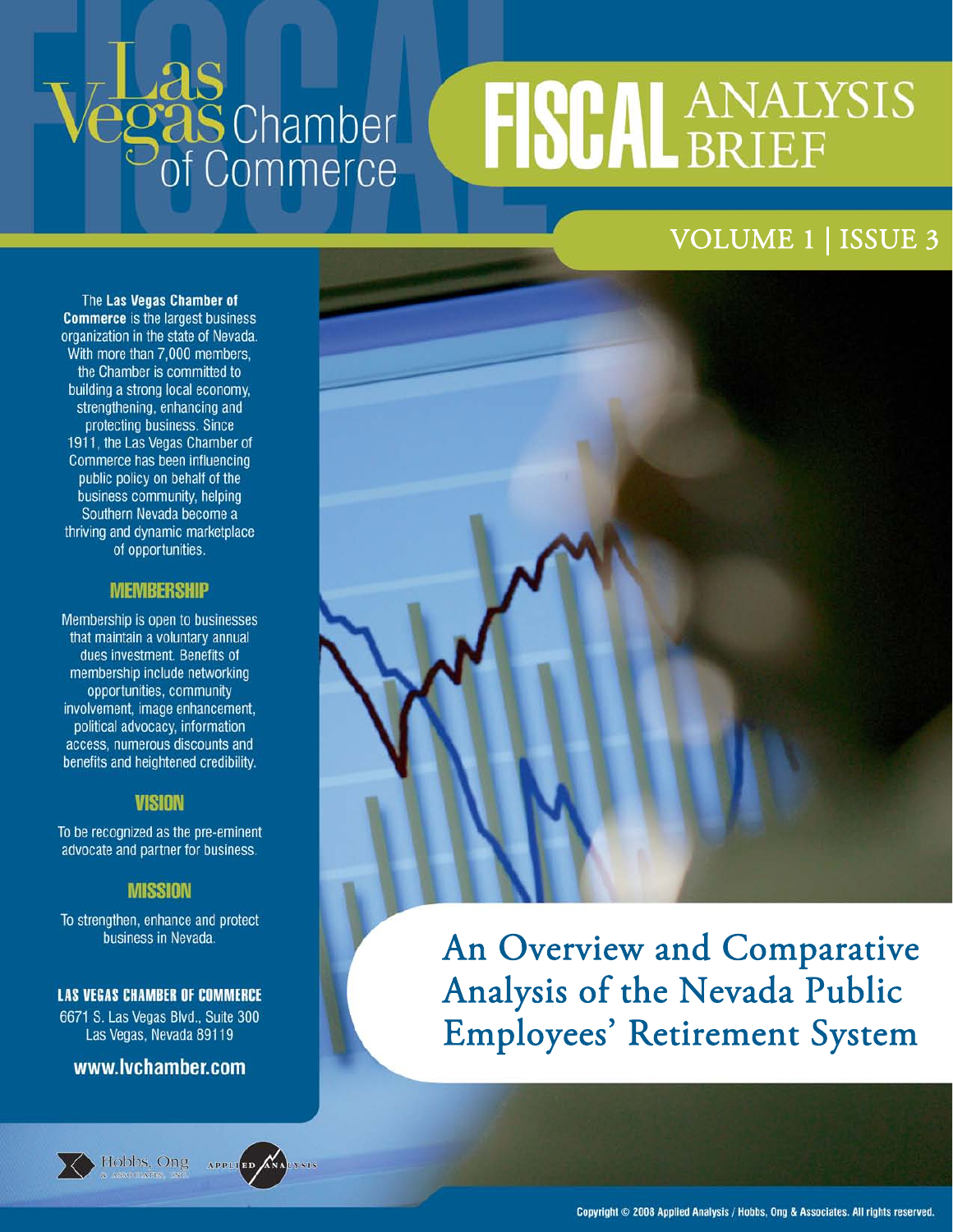







obbs, Ong & Associates and Applied Analysis were retained by the Las Vegas Chamber of Commerce to review and analyze various state and obbs, Ong & Associates and Applied Analysis were retained by the Las<br>
Vegas Chamber of Commerce to review and analyze various state and<br>
local fiscal issues. Among the questions specifically presented was how<br>
Manaking att Nevada's state and local public employees' retirement systems compare to similar plans in other states. Note that the following discussion is distinguished from that of health care benefits, which are not administered by Nevada Public Employees' Retirement System (PERS) and will be treated in other fiscal briefs.

Nevada PERS is the sole retirement pension system established under state law mandatorily covering the vast majority of state and local government employees. When PERS was established in 1947 by the Nevada Legislature, state and local government employees were not permitted to participate in the Social Security System, and Nevada was one of only a few states without an employee pension plan.<sup>1</sup> As of June 30, 2007, Nevada PERS had 103,693 active employees for whom public employers paid contributions based on total payroll of \$4.8 billion.<sup>2</sup> Nevada PERS is administered by a seven-member board appointed by the Governor. The PERS board is charged only with administering the pensions and investing pension funds; pension benefit levels are set by the State Legislature. The Legislative Interim Retirement and Benefits Committee performs an advisory role but does not administer the system.

This fiscal analysis brief outlines our approach to this analysis and the salient findings of our research.

#### FINDINGS IN SUMMARY

Nevada PERS is a long-established system, funded based on actuarial studies and generally considered to be well managed and prudently administered. The defined benefit system required an annual contribution of  $$1.17$  billion<sup>3</sup> in fiscal year 2007 to provide benefits to 35,687 retired workers and set aside funds for 103,693 active employees.4 Approximately \$258 million of this year's contribution represented payment towards the unfunded accrued liability. The unfunded liability portion is the contribution that makes up for insufficient funding levels historically and represents the annual payment required to retire that shortfall over a 30-year period. $5$  The total unfunded liability of the system as of the most recent actuarial valuation is approximately \$6.3 billion, which

 $4$  Id. at  $3 - 4$ .

.

<sup>&</sup>lt;sup>1</sup> See, Nevada PERS website history page, (www.nvpers.org).<br><sup>2</sup> See, Public Employees' Betirement System of the State of Ne

<sup>&</sup>lt;sup>2</sup> See, Public Employees' Retirement System of the State of Nevada, Actuarial Valuation as of June 30, 2007, published in Nevada in November 2007, page 3.

 $3$  Id. at  $30 - 31$ .

<sup>5</sup> Id. at 7, 30, and 31.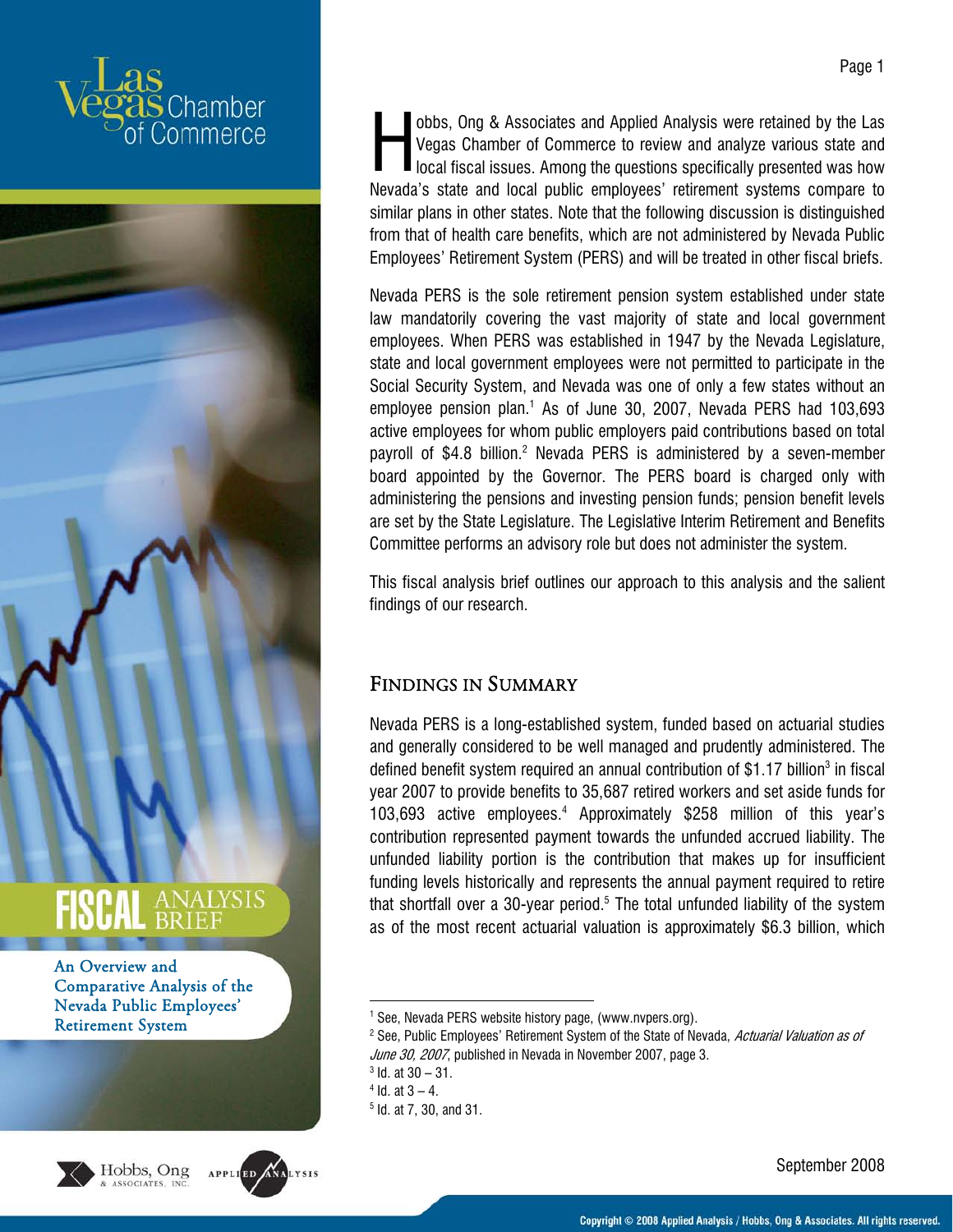







includes \$4.6 billion for regular members and \$1.7 billion for police and fire members.<sup>6</sup>

Although Nevada has a relatively conservative cap on benefits of 75 percent of a retiring employee's three highest consecutive year's salary, $7$  the combination of an aggressive annual retirement benefit factor (one of the highest in the nation), favorable policies regarding when employees can retire (there is no minimum age for retirement with 30 years' service) and the relatively low amount employees are required to directly contribute toward their own retirement, all applied to higher-than-average salaries (as shown in Issues 1 and 2 of this series), makes Nevada PERS one of the most generous public employees' retirement systems in the nation. These factors also result in among the nation's highest annual contribution factors, or the percentage of wages and salaries that must be set aside by the employer each year in order to fund the program. The most-recent data indicate Nevada's employer contribution rate of 20.5 percent for regular employees and 33.5 percent for fire and police employees rank as the nation's  $2^{nd}$  and  $3^{rd}$  highest, respectively, among state retirement plans.<sup>8</sup>

It is important to note that in the majority of cases Nevada's employer contributions to PERS are intended to include an equal payment made on behalf of employees in exchange for those employees' salaries being reduced or in lieu of wage increases. Approximately 82 percent of regular employees and 85 percent of police and fire personnel have contributions paid on their behalf by the employer.<sup>9</sup> Although this burden sharing was the clear legislative intent when the employer-pay plan was established in the 1970s, the reality that Nevada's public employees earn higher-than-average salaries (exclusive of any actual or theoretical reduction) and payment escalations have often exceeded the rate of inflation suggest that the line between salaries and benefits is not always clear, particularly for many local government employees and those public employees covered by collective bargaining agreements.

Nevada's plan does not include Social Security participation by and for the state's public employees – one of only seven states that does not. Nevada's public employees, therefore, do not pay into the Social Security fund, nor do they receive Social Security benefits upon retirement. When Social Security contributions are included in the analysis for states in which Social Security is in effect, Nevada's total retirement contributions by both employers and employees falls among the lowest nationally.

6 Id. at 6.

1

Page 2

 $^7$  Id. at 40. Note the cap on benefits is 90 percent of three highest consecutive year's salary for employees hired prior to July 1, 1985.

 $^{\text{\tiny{8}}}$  Calculations are from data provided by National Association of State Retirement Systems, Public Fund Survey (http://www.publicfundsurvey.org).

<sup>&</sup>lt;sup>9</sup> See, Public Employees' Retirement System of the State of Nevada, *Actuarial Valuation as of* June 30, 2007, published in Nevada in November 2007, page 13.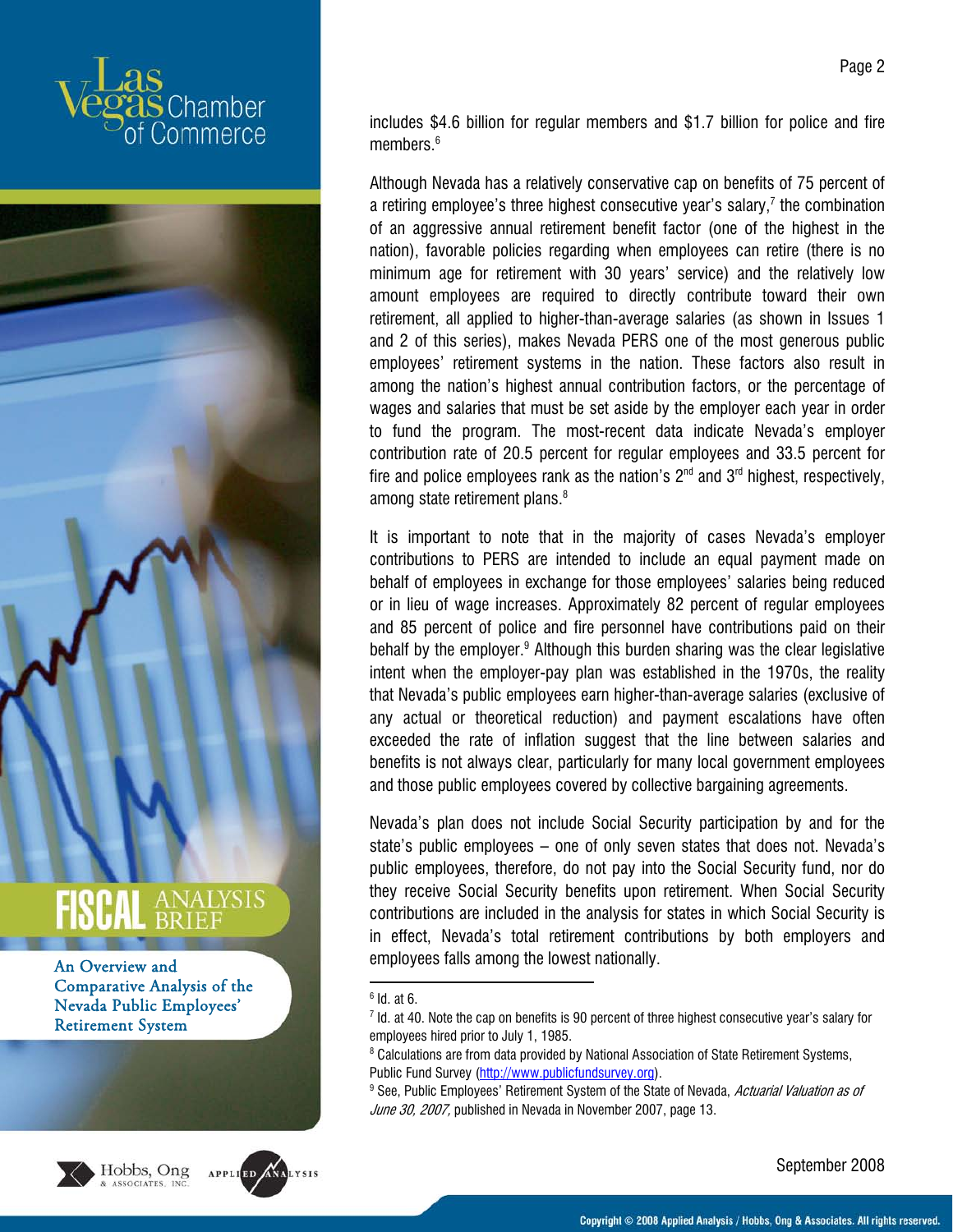







1

Like most public employee retirement systems nationwide, Nevada PERS is not fully funded. Reporting in at only 77 percent funded as of June 30, 2007, Nevada PERS ranks in the bottom third in the nation in terms of funding level.<sup>10</sup> This means that if new state or local employees are not added to the system, there are currently assets adequate to pay 77 percent of existing obligations. The remaining obligation is being amortized over 30 years and is intended to be met with future contributions to the system and/or favorable earnings on investments. Through time, such events as higher-than-expected investment returns or changes in workforce demographics may offer opportunities for reductions in contribution rates. Historically, however, rates have risen.

In 1978, there were 7.0 actively working employees for each pensioner. By 2007, that ratio had fallen to  $2.9<sup>11</sup>$  As more workers begin to reach the age of retirement, the system's ability to keep pace may be tested, particularly if the state's pace of growth slows. With the cost of funding increasing overall in Nevada and nationwide, the strategy going forward for future Nevada PERS participants is an area worthy of close attention. Importantly, the transition from a defined benefit to a defined contribution system, even for only newly hired employees, would not be without its challenges. That said, it is difficult to conceive a scenario in which the state would be placed in a worse financial position prospectively as a result of such a transition.

The analysis below explores how Nevada PERS currently works, how it compares with similar plans nationwide, and highlights a few of the immediate concerns facing the system.

 $10$  Nevada PERS' funded ratio of 77 percent ranks near the 69<sup>th</sup> percentile, or in the bottom third among 125 state and local public retirement plans representing the vast majority of public retirement plans in the nation (these 125 are included in the Public Fund Survey). See, National Association of State Retirement Administrators, Public Fund Survey

<sup>(</sup>http://www.publicfundsurvey.org).<br><sup>11</sup> See, Nevada Legislature, *Report to Interim Retirement Committee of the Legislature, Data as of* June 30, 2006, Item III-2, pages 39-46.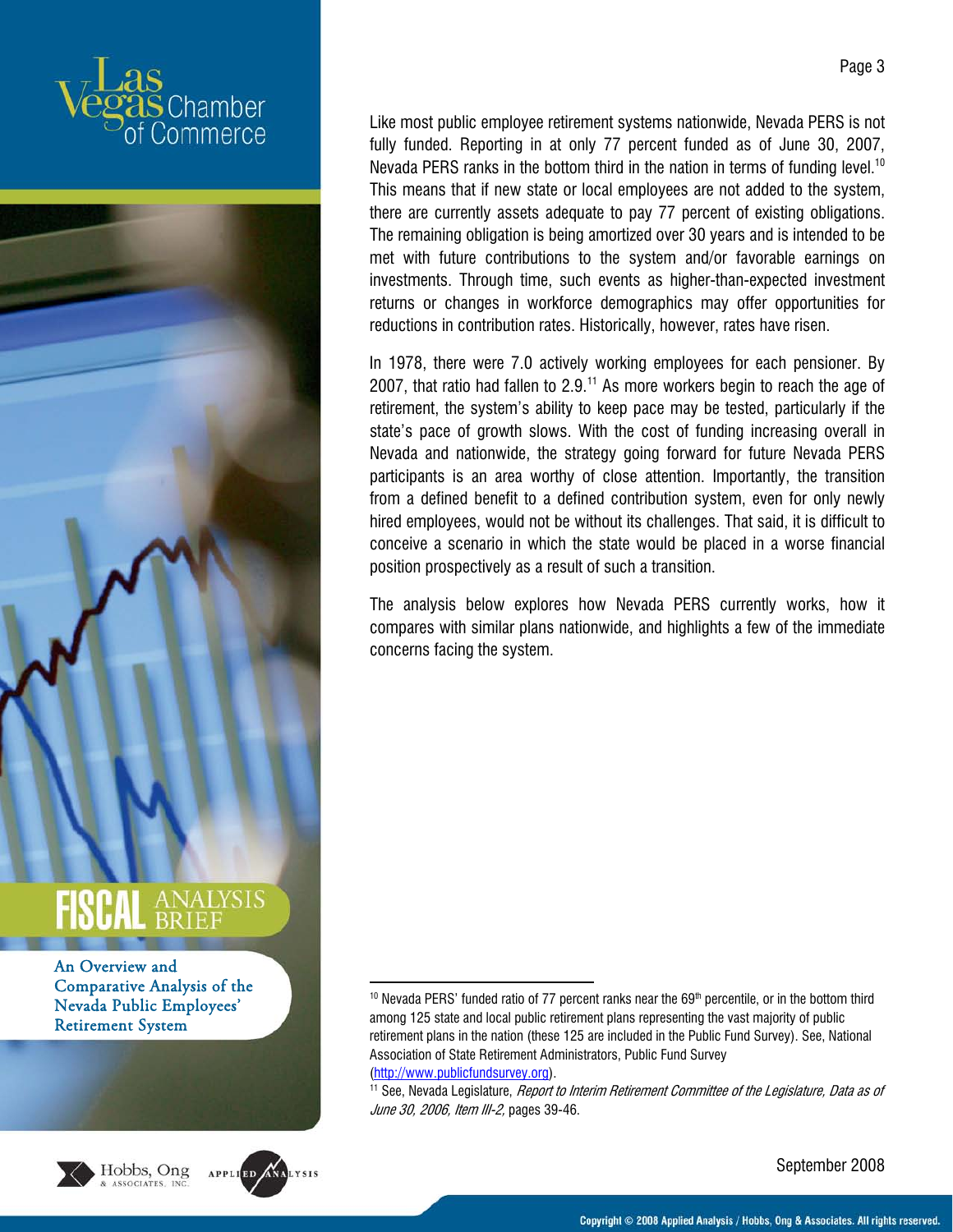







1

#### NEVADA PERS: KEY CHARACTERISTICS AND A COMPARISON TO OTHER STATES

In this analysis, six fundamental characteristics of public employee retirement systems are reviewed and compared to other states. These include the type of program offered, program eligibility (i.e., vesting criteria), when an employee is eligible to retire and begin collecting benefits, how the retirement benefit is calculated, employee-employer contribution shares, and the amount of benefit paid relative to salary. Our salient findings with regard to each of these elements are summarized below.

Please note in reviewing this information that Nevada's public employee retirement program for "general" or "regular" service employees differs somewhat from that provided to police and firefighters. Where differences exist, they have been noted.

#### **Type of Program Offered**

Generally speaking, there are two types of retirement programs (or plans) offered nationally: 1) a defined benefit program and 2) a defined contribution program. A defined benefit plan is one in which an employee receives a monthly amount upon retirement, guaranteed for life or the joint lives of the member and his or her spouse. Defined benefit programs commonly include a cost-of-living increase each year during retirement. Generally speaking, the monthly benefit amount is based upon the participant's wages and length of service. By contrast, a defined contribution system is a retirement savings program under which an employer makes contributions to a participant's retirement account during his or her employment. Benefits inuring to the retiree are based exclusively on the contributions to, and investment earnings of the plan. Benefits in a defined contribution plan cease when the account balance is depleted, regardless of the retiree's age or circumstances. These plans are commonly used in the private sector and include 401(k) and some Individual Retirement Account (IRA) plans.

Nevada PERS is a defined benefit plan, with pension benefits set in state law by the Nevada State Legislature. Depending on years of service and other factors, an eligible survivor (spouse, partner or dependent parent) of a Nevada PERS member may collect benefits until death, or until age 23 if he or she is a surviving child beneficiary attending college.<sup>12</sup> Post-retirement benefit increases, or cost-of-living increases, occur annually three years after retirement, ranging from 2 percent per year from 3 to 6 years after retirement,

 $12$  See, Public Employees' Retirement System of the State of Nevada, Actuarial Valuation as of June 30, 2007, published in Nevada in November 2007, pages 41 - 43.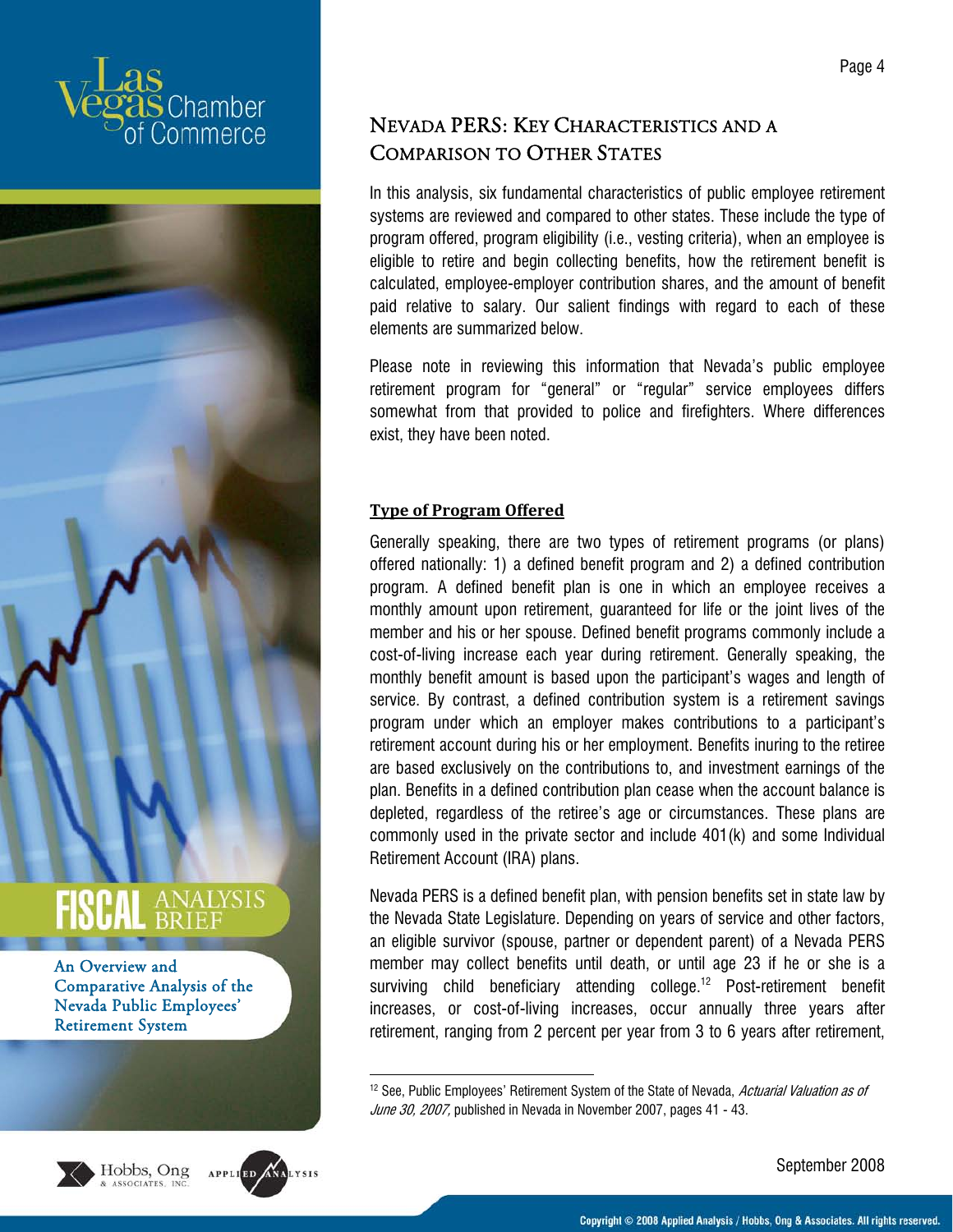



An Overview and Comparative Analysis of the Nevada Public Employees' Retirement System





to 5 percent per year compounded following the fourteenth anniversary of retirement.13 The payroll contribution percentages paid into the retirement system are subject to fluctuation based on actuarial studies performed every two years. These studies are designed to ensure sufficient contributions are made given expected life span of employees, return on invested funds, and other key assumptions.<sup>14</sup> Total contributions to the system were \$905 million for general employees and \$268 million for police and fire personnel in FY 2007.15

Only three states nationwide do not have defined benefit plans as their primary retirement system: Nebraska, Michigan, and Alaska (these states offer defined contribution plans as their primary retirement systems, Nebraska since 1964 and Michigan and Alaska making the switch in 1997 and 2006, respectively, for new employees).<sup>16</sup> There has been little indication that the trend will move in the direction of defined contribution plans for government retirement systems, though several states have begun experimenting with hybrid plans, which are a mix of defined benefit and defined contribution plans.<sup>17</sup> Significant to the decision to convert is the need to either fully fund the defined benefit plan at the time of conversion, or continue to amortize the unfunded liability. Also contributing to the lack of movement toward defined contribution plans in the public sector is the one-time cost of conversion, in addition to political considerations.18

<sup>1</sup> 13 Id. at 44.

 $14$  Id. at 1 - 8.

 $15$  Id. at 30 - 31.

<sup>&</sup>lt;sup>16</sup> See, Pew Charitable Trusts, Center on the States Report, Promises with a Price: Public Sector Retirement Benefits, (http://www.pewtrusts.org/), page 33.<br><sup>17</sup> Five states in the U.S. now offer some form of a hybrid plan. For example, in Ohio and

Washington, employees may choose a combined plan in which employer contributions fund a lower (compared to contributions under only one plan), but guaranteed retirement benefit, while employee contributions are invested separately in a defined contribution plan (source, Pew Charitable Trusts, Center on the States Report, Promises with a Price: Public Sector Retirement Benefits, (http://www.pewtrusts.org/), pages 33 - 34).<br><sup>18</sup> Id.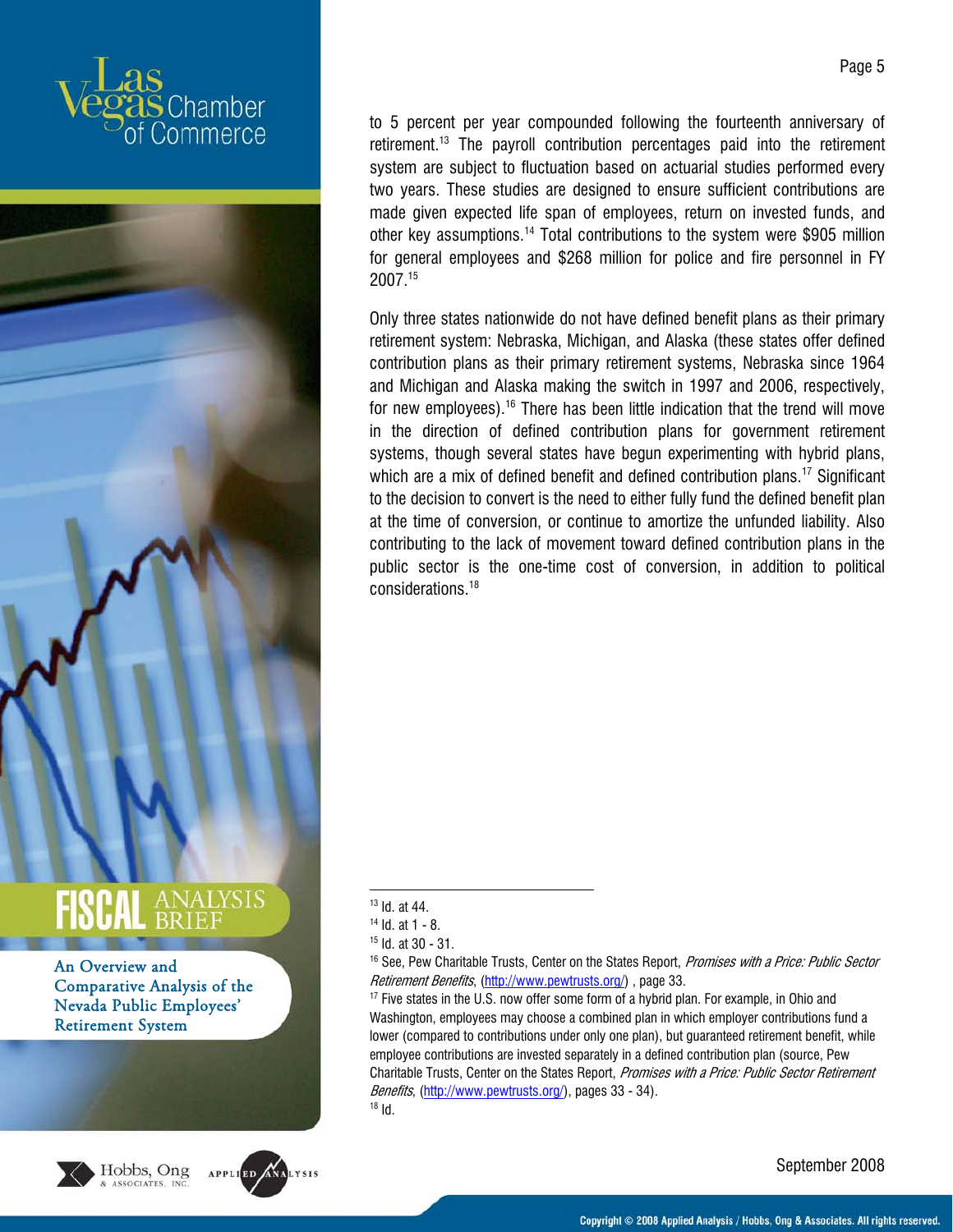



An Overview and Comparative Analysis of the Nevada Public Employees' Retirement System





Below is a simplified depiction of the difference between the two major retirement plan types.

#### **Defined Contribution vs. Defined Benefit Retirement Plans**



#### **Program Eligibility**

Commonly referred to as vesting, retirement plan eligibility differs relative to the length of service required for an employee to receive benefits upon retirement. Most retirement plans require employees to satisfy a minimum service requirement, whether in the public or private sector.

Nevada PERS generally requires five years of service for an employee to become eligible for normal retirement benefits. Nevada is fairly typical compared with the average for similar plans nationwide, which is 5.8 years.<sup>19</sup> However, the trend nationwide in public employee pension plan vesting is towards vesting periods of five years or less.<sup>20</sup> Please refer to Exhibit I: Proportion of Plans with Specified Vesting Periods (Years).

#### **Retirement Eligibility**

1

The third fundamental comparison of public employee retirement plans is when an employee is eligible to retire and receive benefits. This is generally determined by some combination of an employee's age and the number of years worked. Early retirement, usually at a minimum age of around 55 and

<sup>&</sup>lt;sup>19</sup> Average calculated based on data provided in 2006 Wisconsin Legislative Council Report, see following footnote.

<sup>&</sup>lt;sup>20</sup> See, Wisconsin Legislative Council, 2006 Comparative Study of Major Public Employee Retirement Systems, prepared by William Ford, Senior Staff Attorney, published in December 2007 (http://www.legis.state.wi.us/lc), page 16.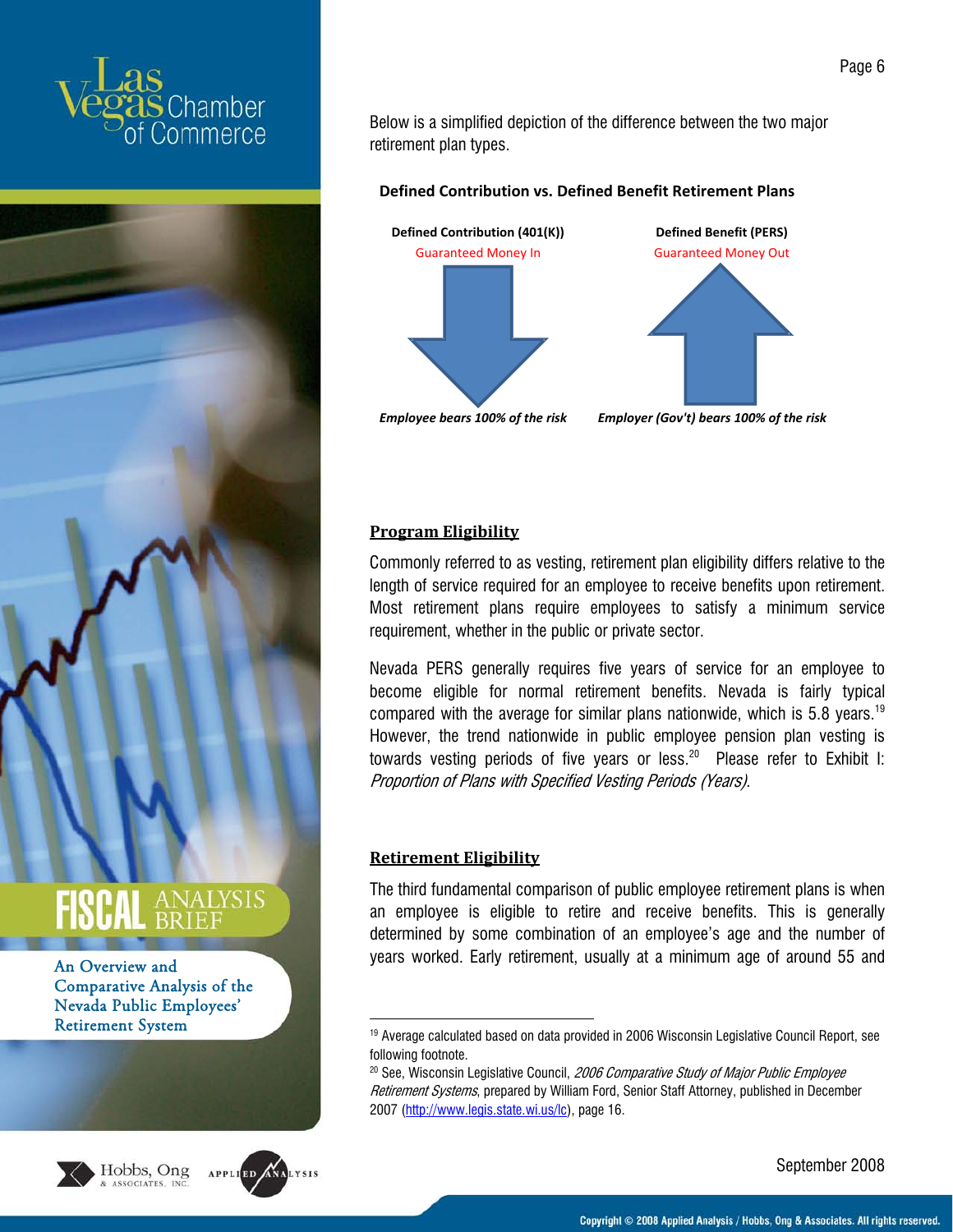



An Overview and Comparative Analysis of the Nevada Public Employees' Retirement System





.

with some degree of reduction in benefits, is typically available to participants in any public employees' retirement plan.

Nevada PERS allows normal retirement (as opposed to early retirement) at any age with 30 years of service for regular employees, and 25 years for police and fire personnel.<sup>21</sup> Regular employees may take normal retirement at age 60 with only 10 years of service, and at age 65 with only 5 years of service. Police and fire personnel may take normal retirement at age 50 with only 20 years of service, age 55 with only 10 years of service, and at age 65 with 5 years of service.<sup>22</sup> For 2007, the average retirement age in Nevada PERS was 60 years for regular employees, and 55 years for police/fire employees.<sup>23</sup>

Across the spectrum of public employee retirement plans nationwide, normal retirement ranges from any age with 20 years of service (as in Massachusetts SERS) to a minimum age of 65 years with varying years of service, which includes such programs as Wisconsin, Arizona, Kansas, and North Dakota. Nevada's normal retirement eligibility requirements are not out of the ordinary but are notable in that there is no minimum age. For example, a police officer in Nevada, beginning his career at age 21, could retire with full pension benefits at age 46. For further detail, refer to Exhibit II: *Earliest Possible Age for Normal* Retirement Eligibility (where the plans fall across the spectrum).

Nevada PERS notes that participants are eligible for early retirement at any time (with a potential reduction in benefits) for both general employees and police and fire personnel, though the five year vesting period would still apply. All other plans that submitted information to the National Association of State Retirement Administrators (NASRA) require either a minimum age or minimum number of years of service, or both, in order to be eligible for early retirement. A few systems do not allow early retirement under any circumstance.<sup>24</sup>

#### **How Employee Retirement Benefits are Calculated**

The fourth comparative element is the amount of the calculated benefit. This is commonly some percentage of wages earned by the employee over some predetermined number of years.

(http://www.publicfundsurvey.org).

<sup>&</sup>lt;sup>21</sup> Nevada PERS allows normal retirement at any age with 30 years of service for general employees; however, due to the increase in the formula multiplier (discussed in subsection How Employee Retirement Benefits are Calculated the number of years of service required for employees hired and/or working after July 1, 2001 to reach full retirement eligibility is as little as 28 years, if over the age of 60.

<sup>&</sup>lt;sup>22</sup> See, Public Employees' Retirement System of the State of Nevada, Actuarial Valuation as of June 30, 2007, published in Nevada in November 2007, page 40.<br><sup>23</sup> See, Public Employees' Retirement System of the State of Nevada, *Popular Annual Financial* 

Report Fiscal Year Ended June 30, 2007, page 15.<br><sup>24</sup> See, National Association of State Retirement Administrators, Public Fund Survey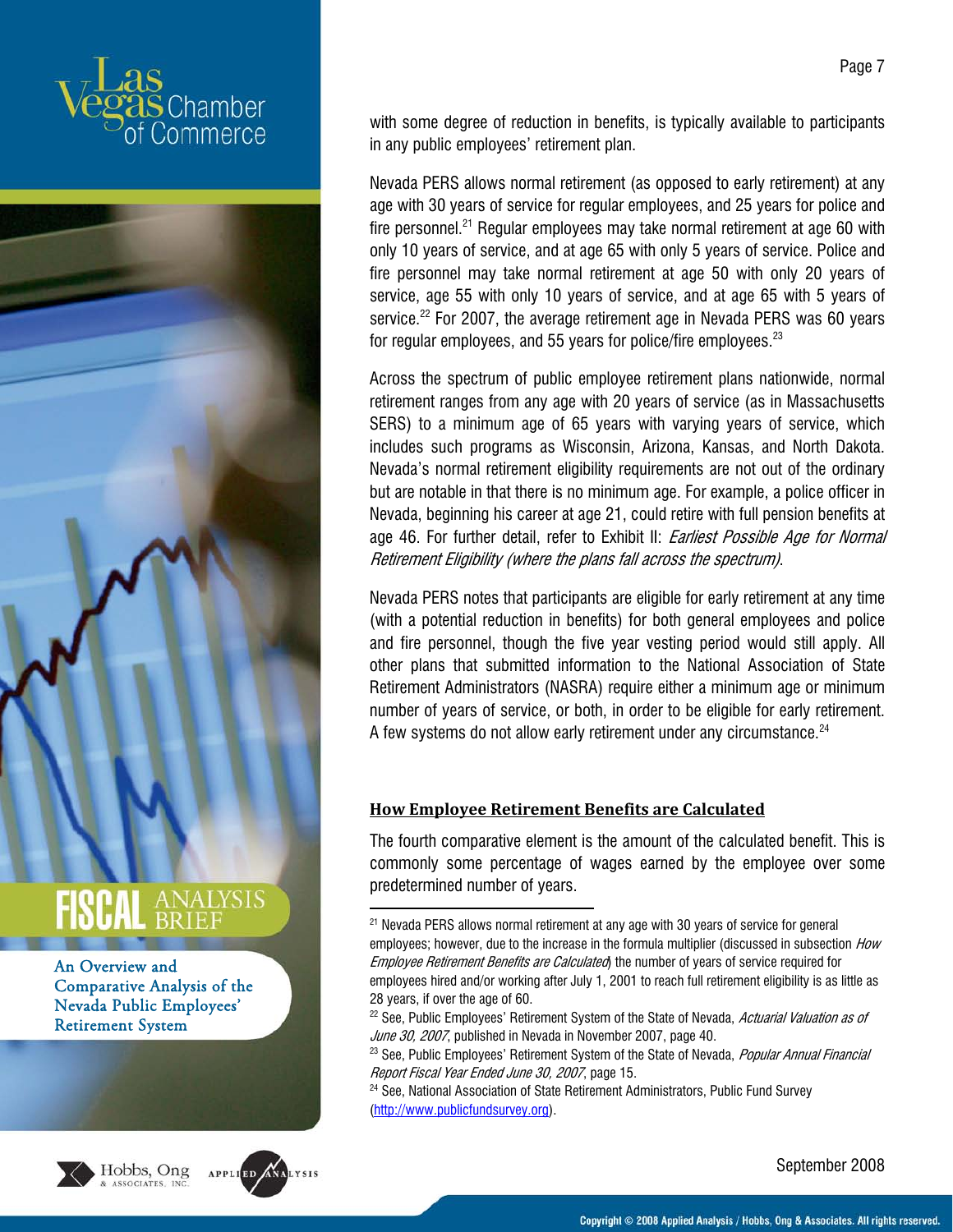



Upon meeting normal retirement eligibility requirements, Nevada PERS members may receive a maximum pension of between 75 and 90 percent of their average salary during the three consecutive years during which their earnings were highest. Maximum benefits are 90 percent of final average salary for individuals who became members before July 1, 1985 and 75 percent of final average salary for individuals who became members after June 30, 1985.25 Retirement benefits are reduced four percent for each year before "service retirement age" in the case of early retirement. If the member has 30 years of service, he may retire at any age; if 10 years of service, his service retirement minimum age is 60; if 5 years of service, his service retirement minimum age is 65. In general, employees are eligible for early retirement (with applicable reductions) at any age as long as they have five years of service.<sup>26</sup> Note, however, that if an employee only has five years of service and is taking early retirement, he would need to be at least 40 years of age in order that his benefits would not be phased out entirely due to the four-percent reduction for each year under service retirement age.

In 2001, the law was changed to increase the "service credit", which is also called the "formula multiplier", from 2.50 percent to 2.67 percent per year of service after 2001, so that the full 75 percent pension level can be reached in about 28 years for those hired after July 1, 2001. $^{27}$  In fact, if an individual hired after July 1, 2001 works for longer than 28 years, he would theoretically have earned a pension equal to 80 percent of his final average salary; however, the law currently limits the amount of benefits to 75 percent of final average salary for an individual hired after June 30, 1985. If age 60 or over, an individual may retire once he has reached the 75 percent benefit level, with no reductions, with less than 30 years of service. If under age 60, the individual must keep working until he reaches 30 years of service to avoid a reduction in benefits, even if he has reached the 75 percent benefit level. To his advantage, he will most likely increase his final average salary by working those additional years.

Effectively, this increase in the service credit (or "formula multiplier") served to increase benefits (and decrease service time) for those near retirement who were eligible to reach 90 percent of final average salary, and decrease service time required for those who would reach their maximum at 75 percent at age 60 or older. This change also had the effect of increasing benefits by generally increasing the amount of time a person is eligible to collect a pension. Either way, an increase in the service credit, or formula multiplier, increases the overall cost of the pension program. Please refer to the table below for a depiction of how this concept acts to reduce required years of service from 30





<sup>1</sup> <sup>25</sup> See, Public Employees' Retirement System of the State of Nevada, *Actuarial Valuation as of* June 30, 2007, published in Nevada in November 2007, page 40. See also Statues of Nevada 1985 Regular Session, Chapter 560, e Nevada Legislature, page 1718.<br><sup>26</sup> Id

<sup>&</sup>lt;sup>27</sup> See, Nevada Revised Statutes 286.551.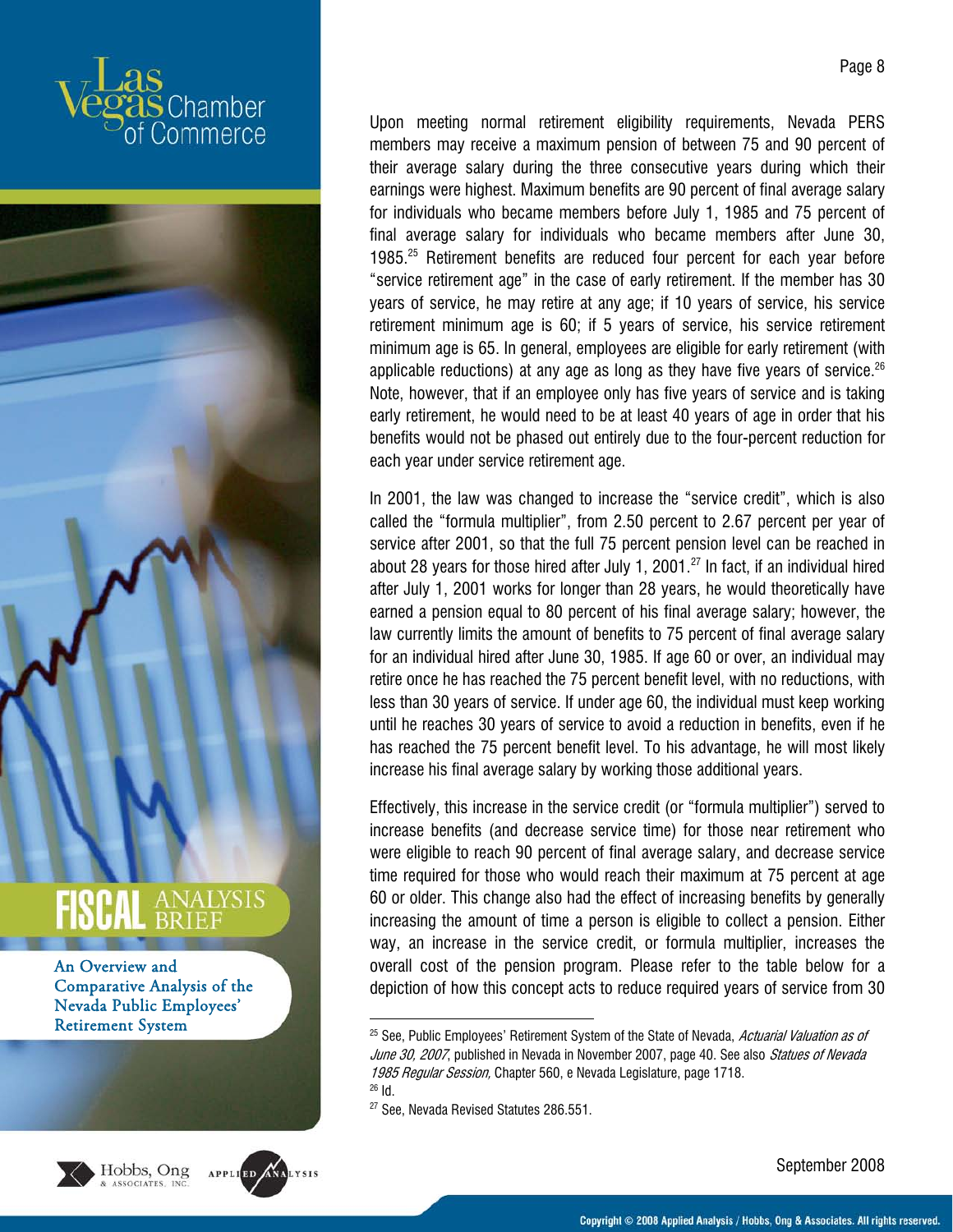





.

to 28 to reach a 75 percent benefit. Note, police and firefighters are eligible to retire at any age with only 25 years service.

|             |          | 3              | $1 \times 2 \times 3 = 4$ | $/1 = 5$                |
|-------------|----------|----------------|---------------------------|-------------------------|
| Final       | Years of | Service        | Calculated                | <b>Benefits Paid as</b> |
| Average     | Service  | Credit/Formula | Retirement                | Percent of Final        |
| Salary (3   |          | Multiplier     | Annuity                   | Average Salary          |
| highest     |          |                |                           | (assuming no            |
| years)      |          |                |                           | maximum limit)          |
| \$50,000/yr | 28       | 2.67%          | \$37,380                  | 75% <sup>28</sup>       |

In Nevada, for purposes of calculating the pension, salary earned for work called "overtime" is excluded. This exclusion limits manipulation of the lifetime pension as retirement approaches. However, other forms of extra compensation related to working conditions, scheduling, and length of service such as callback, standby, holiday, shift differential, extra duty, hazard, and longevity pay are included in the base compensation to which the formula multiplier is applied.<sup>29</sup> Such compensation is most prominent in jobs requiring 24-hour coverage such as those in public safety.

Nevada PERS (both general employees and police and fire) applies one of the highest formula multipliers in the nation to its defined benefit annuity calculation. It is interesting to note that the formula multiplier, a concept which is seldom a topic of everyday discussion, is so essential to the overall value of retirement benefits that a fraction of a percent vastly increases or decreases the total retirement payouts for a single individual. An example of this is provided in the *Overall Value of Retirement Benefits* sections below.

#### **EmployeeEmployer Contribution Shares**

In most public employee retirement plans, both the employee and the employer are required to make some contribution toward funding the employee's retirement each year. The simple combination of employee and employer contributions, plus the investment income earned on such contributions, is generally the only source of cash influx into a pension plan.

<sup>&</sup>lt;sup>28</sup> As mentioned in the paragraphs preceding the table, the 75 percent level would be achievable in 28 years using a 2.67 percent benefit level, but for regular employees, only those age 60 or older may retire in 28 years without a reduction in benefits (those younger than 60 must work the full 30 years to avoid a reduction).

<sup>&</sup>lt;sup>29</sup> See, Public Employees' Retirement System of the State of Nevada, *Official Policies*, Nevada, January 2002, page 11.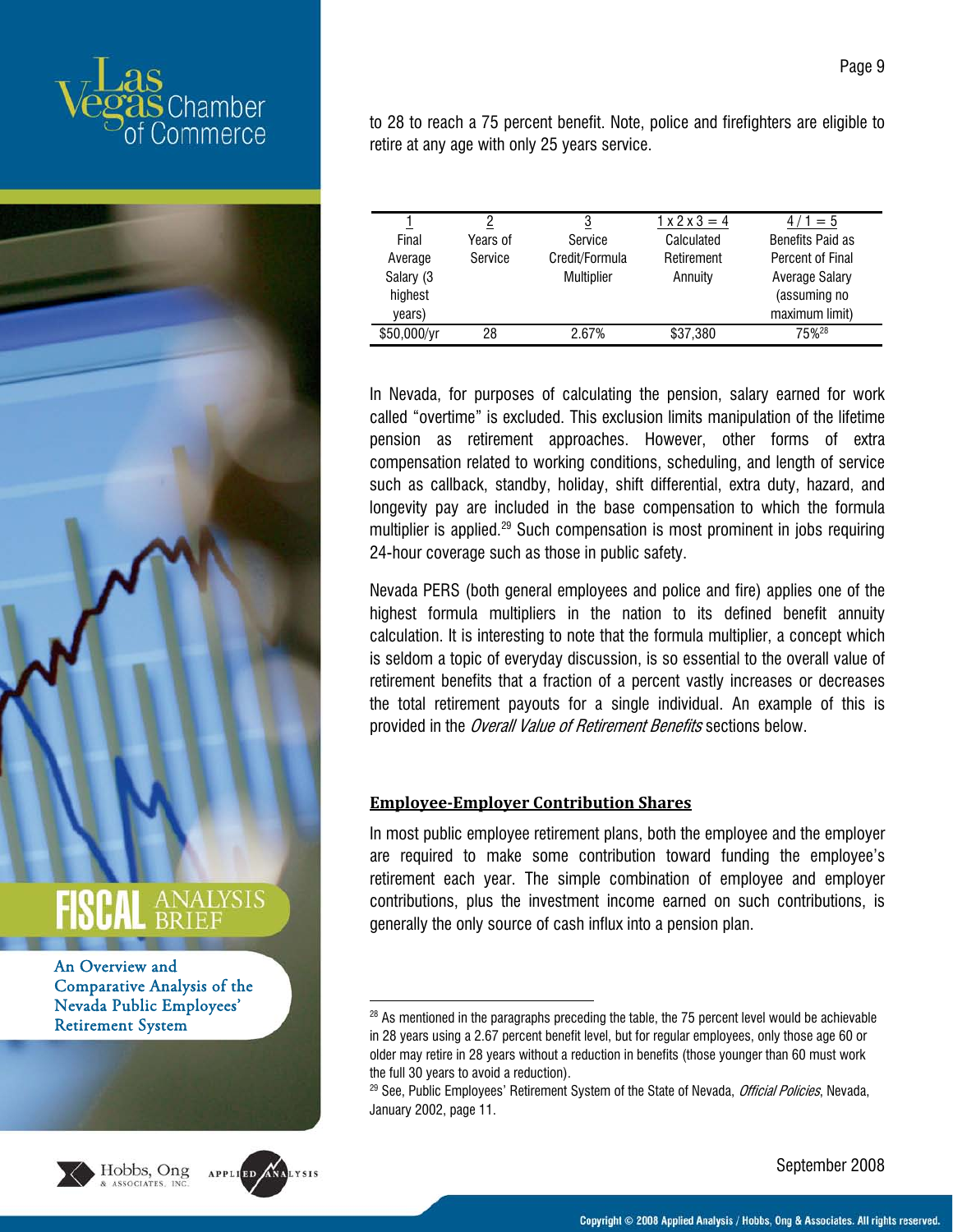







In Nevada, PERS employees do not participate in the Federal Social Security program. As such, no Social Security contributions are made either by the public employer or the employee. Instead, payroll-based contributions are made to a trust fund established by the Nevada Constitution exclusively for PERS. A public employer can elect to pay both the employer and employee shares of the contribution. However, if the employer also pays the employee's share, the employee's salary must be reduced accordingly.<sup>30</sup> This salary reduction is treated in greater detail later in this brief. About 82 percent of all public employees in the system have their entire contributions paid by the employer.<sup>31</sup>

Money in the PERS trust fund is invested under a prudent person standard set forth in statute. Investment in equities and real property is permitted, and the actuarial return on investments for fiscal year 2007 was 9.6 percent, $32$  which is higher than the 8.0 percent assumption typically used in the actuarial studies. Although performance of investments has generally been favorable, some question has arisen nationally over whether such assumptions will be realized into the foreseeable future given new market realities. $33$ 

As mentioned, approximately 82 percent of non-police and fire personnel in Nevada participate in the employer-pay plan, wherein the employer contribution rate is currently 20.5 percent, and the employee contribution rate is 0 percent (in the employer-pay plan, the employer pays the employee contribution on behalf of the employee in exchange for a reduction or offset in salary). The remaining 18 percent participate in an employee/employer pay plan, wherein the employer contributes 10.5 percent, and the employee contributes 10.5 percent. Contribution percentage rates are based on (and applied to) salaries and wages, adjusted for certain overtime and other factors. Note that for the employee/employer plan, total contributions add up to more than 20.5 percent due to the additional guaranteed cost for the refund provisions, which are due to employees participating in the shared plan in the case of early termination.

Of participating Nevada police and fire personnel, approximately 85 percent are enrolled in the employer-pay plan, wherein the employer contribution rate is 33.5 percent, and the employee contribution rate is 0 percent (again, in the employer-pay plan, the employer pays the employee contribution in exchange for a reduction or offset in salary). The remaining 15 percent participate in the

<sup>.</sup> <sup>30</sup> Nevada Revised Statutes 286.421 states that payment of the employees' portion of the contributions (by the employer) must be made in lieu of equivalent basic salary increases or cost-of-living increases, or both, or, counterbalanced by equivalent reductions in employees' salaries.

<sup>&</sup>lt;sup>31</sup> See, Public Employees' Retirement System of the State of Nevada, Actuarial Valuation as of June 30, 2007, published in Nevada in November 2007, page 13.  $32$  Id. at 8.

<sup>&</sup>lt;sup>33</sup> See, Pew Charitable Trusts, Center on the States Report, Promises with a Price: Public Sector Retirement Benefits, (http://www.pewtrusts.org/), pages 3 - 12.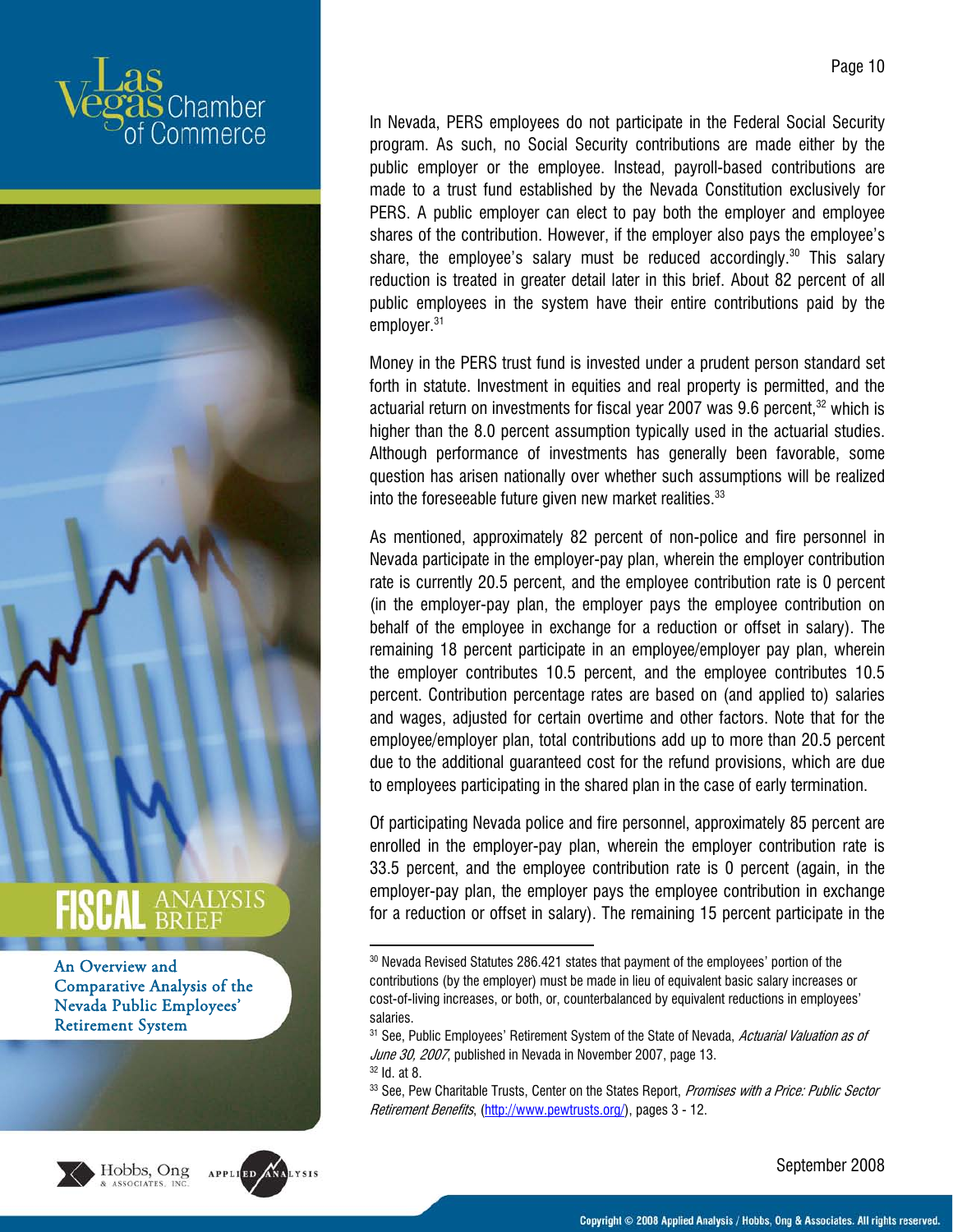





1

employee/employer pay plan, wherein both the employer and employee contribute 17.25 percent.

According to data collected by NASRA, $34$  among similar defined benefit public employees' retirement systems nationwide, Nevada PERS reported the 2<sup>nd</sup> highest employer contribution rate in the nation for the employer-pay plan for fiscal year 2007 for "regular employees", which generally includes all state and local government employees except police and fire personnel. Among retirement plans nationwide for police and fire personnel, Nevada PERS reported the 3rd highest employer contribution rate in the nation for the employer-pay plan for police and fire employees.<sup>35</sup> Please refer to Exhibits III and IV for further detail regarding employer contribution rates nationwide.

Higher contribution rates to state pension systems are typical of plans that do not include Social Security coverage in addition to a pension, such as Nevada PERS. However, among plans that do not include Social Security coverage, Nevada PERS ranks  $1<sup>st</sup>$  for regular employees and  $2<sup>nd</sup>$  for police and fire in terms of employer contribution rate for the employer-pay plan.<sup>36</sup>

Based on data reported by the U.S. Census Bureau, Nevada PERS shows one of the highest ratios in the nation in terms of contribution payments to PERS relative to total salaries and wages for state and local government for the fiscal year ended June 30, 2006, the latest period for which U.S. Census data is available at this time. Taken by itself, this indicator is by no means a complete representation of actual funding; however, it is interesting to note that Nevada ranked  $6<sup>th</sup>$  highest in the nation in terms of employer contribution receipts (actual dollar payments into the system reported by the U.S. Census Bureau) as a percentage of total salaries and wages, with a calculated percentage of 13.9 percent based on available Census Bureau data. Conversely, Nevada ranked  $39<sup>th</sup>$  in the nation in terms of employee contribution receipts, also as a percentage of total salaries and wages. Please refer to Exhibits V and VI for further detail on U.S. Census Bureau data regarding employer and employee contribution receipts.

It is also notable that while employees participating in the employer-paid plan directly contribute 0 percent (obviously the lowest reported employee contribution rate in the nation), at 10.5 percent and 17.25 percent for general employees and police and fire, respectively, Nevada PERS reported the highest employee contribution rate in the nation for the smaller percentage of both regular employees and police and fire personnel participating in the employer/employee pay plan. The average employee contribution rate

<sup>34</sup> See, National Association of State Retirement Systems, Public Fund Survey (http://www.publicfundsurvey.org).<br><sup>35</sup> Calculations are from data provided by National Association of State Retirement Systems,

Public Fund Survey (http://www.publicfundsurvey.org).<br><sup>36</sup> Id.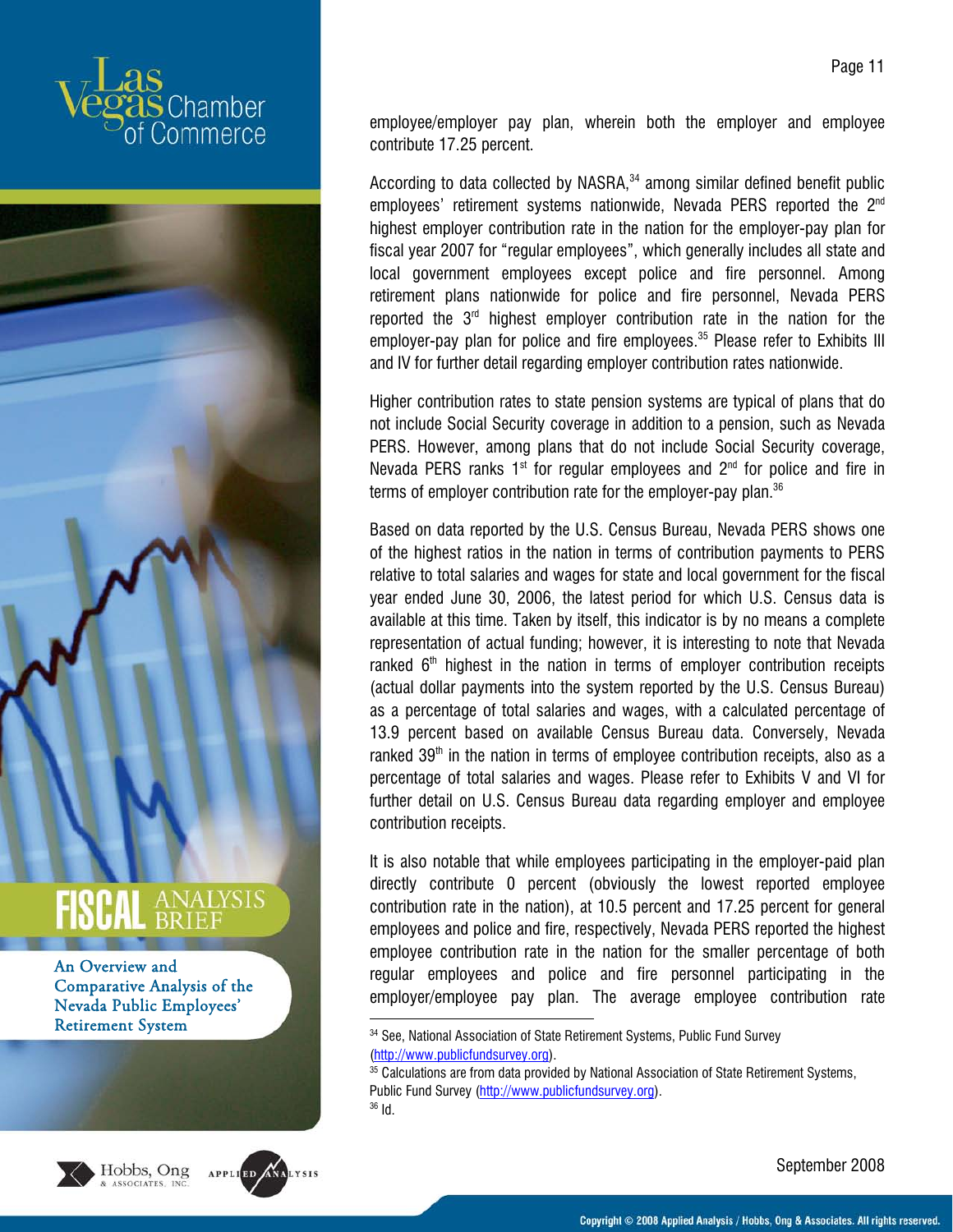







.

nationwide is 4.8 percent for general employees, and 7.0 percent for police and fire personnel. $37$  As previously noted, the benefit to the employee participating in such a plan is that since the employee has paid his contribution in the form of a payroll deduction as opposed to accepting a lower salary and having the employer pay it on his behalf, that employee is entitled to a refund of his or her after-tax contributions made upon termination of employment.

After layering in Social Security contributions, the majority of employees in other states contribute as much as 6.2 percent of their salary towards their own retirement.38 Employers who include Social Security coverage also make substantial contributions to the Social Security system. Refer to Exhibit VII: Constitution of Total Contributions Towards Retirement (PERS and Social Security) for Regular Employees for a depiction of total contributions towards both public employee retirement systems and Social Security from both employers and employees. Note however that contributions to public employees' retirement systems do not necessarily correlate with the returns from the system; similarly, a contribution to Social Security does not necessarily have the same return as a similar contribution to a public employees' retirement system.

#### **The Overall Value of Retirement Benefits**

The sixth and final comparative element is the relative value of the retirement benefit earned. There are two common measures for this, one is the benefit as a percentage of wage and salary payments and the second is the formula multiplier, which determines the amount of the employee's retirement annuity as a percentage of wage and salary payment as well as the amount of service required to reach that percentage.

First, the benefit as a percentage of wage and salary involves two components, the percentage, and the salary. The percentage of salary that a retiree will collect is often determined by the length of service and any caps or limits placed on such percentage by the retirement plan. The speed at which an employee can reach a particular percentage is determined by the benefit factor. The salary itself is just as significant to the final benefit amount collected as the percentage of the salary that one will collect. Contribution rates, which are also represented as a percentage of salary, do not, in and of themselves, provide much insight into the amount of retirement benefits a participant will receive. It is interesting to note that over the last 10 years, the Nevada PERS employer contribution rate for general employees has risen from 18.75 percent to 20.5

<sup>&</sup>lt;sup>37</sup> Calculations based on data from National Association of State Retirement Administrators, Public Fund Survey, (http://www.publicfundsurvey.org).<br><sup>38</sup> See, Federal Social Security Administration website (www.ssa.gov).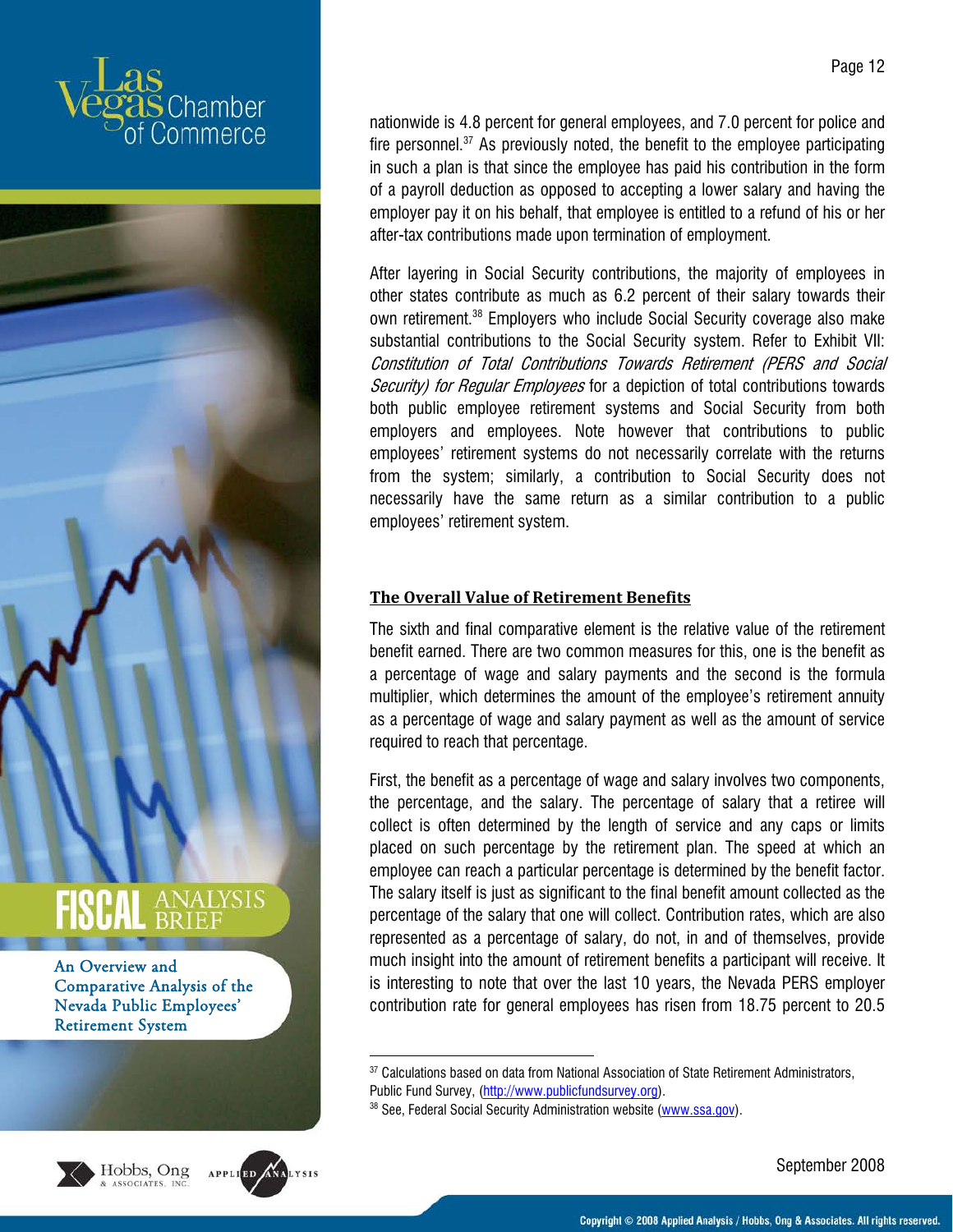





percent, which is an increase of 9.33 percent.<sup>39</sup> However, the larger but less transparent issue is the impact of collective bargaining on total pension cost and resulting benefits. Collectively bargained salaries become the base for calculated pensions. This topic is discussed in greater detail later in this brief, within the section titled Additional Long-Term Issues to Consider Regarding Nevada PERS.

Secondly, the benefit factor (also called formula multiplier) is central to the overall value of retirement benefits earned. The formula multiplier is used to determine a participant's actual retirement annuity, or the annual amount they will receive upon retirement, as well as the speed with which an employee can reach a particular percentage of their salary. The larger the formula multiplier, the larger the benefit will be for the retiree (taking into account any caps or limits set by the plan). For the latest available reporting period, Nevada PERS used a formula multiplier of 2.67 percent, which ranked  $2<sup>nd</sup>$  highest among plans for general employees, and  $3<sup>rd</sup>$  highest among plans for police and fire personnel.<sup>40</sup> Refer to Exhibit VIII: Benefit Factors - General State and Local Employees, for a view of the range of benefit factors currently in use for general employees.

The retirement plans that do not include Social Security frequently have a higher formula multiplier to compensate for the lack of Social Security coverage.41 An argument may be forwarded that suggests the high employer contributions reported by Nevada PERS are partly due to the fact that Nevada does not include Social Security coverage for public employees. This point has merit as higher pension benefits would be required to compensate for employees not receiving Social Security. Approximately 15 percent of public employee retirement plans do not include Social Security coverage, according to calculations based on NASRA and Wisconsin Legislative Council data. Notably, Nevada PERS reported the highest formula multiplier among plans that do not include Social Security coverage, for both general employees and police and fire personnel. Refer to Exhibit VIII for detail regarding benefit factors in use by plans not including Social Security coverage.

Generally, defined benefit plans calculate a participant's retirement annuity by the following formula, which we saw earlier in this brief when considering the effect of years of service:

<sup>1</sup> <sup>39</sup> See, Nevada PERS *Comprehensive Annual Financial Report* for the fiscal year ended June 30, 2007.

<sup>40</sup> See, National Association of State Retirement Administrators, Public Fund Survey, (http://www.publicfundsurvey.org).<br><sup>41</sup> See, Wisconsin Legislative Council, *2006 Comparative Study of Major Public Employee* 

Retirement Systems, prepared by William Ford, Senior Staff Attorney, published in December 2007 (http://www.legis.state.wi.us/lc), pages 21 - 22.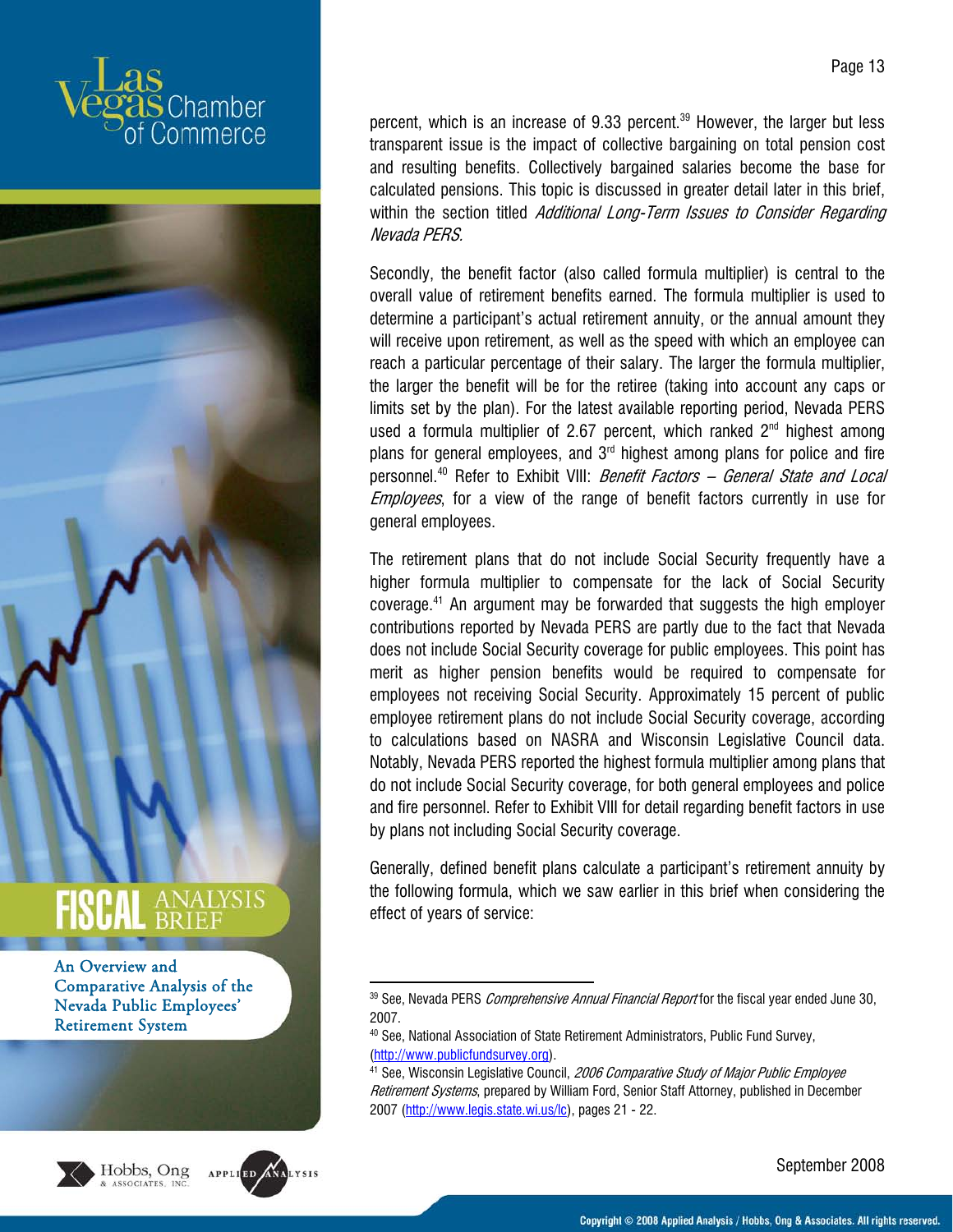



## ANALYSIS

#### An Overview and Comparative Analysis of the Nevada Public Employees' Retirement System



Hobbs, Ong

1

#### Years of Service x Formula Multiplier x Final Average Salary  $=$ Retirement Annuity

To demonstrate the significance of the formula multiplier, the following table (which works similarly to the table appearing earlier in this analysis), shows what an individual would receive from a state or local government employer after 30 years of service if the employee's average salary was \$50,000 annually, based on varying formula multipliers (assuming no maximum limits or caps on benefits). Note that this table illustrates higher pensions than those now paid because it is based on a current \$50,000 annual salary as opposed to the earlier, lower salaries at which today's PERS recipients retired.

#### **Illustrative effect of the "formula multiplier" on retirement benefits:**

|                                                                                                                                                                                            | Years<br>0f<br>Service | Formula<br>Multiplier | Final<br>Average<br>Salary (3<br>highest<br>years) | Retirement<br>Annuity<br>(Annual<br>Payout) | Retirement as<br>% of Final<br><b>Average Salary</b> |
|--------------------------------------------------------------------------------------------------------------------------------------------------------------------------------------------|------------------------|-----------------------|----------------------------------------------------|---------------------------------------------|------------------------------------------------------|
| <b>NV PERS current</b><br>multiplier                                                                                                                                                       | 30                     | 2.67%                 | \$50,000                                           | \$40,050                                    | 80%                                                  |
| <b>NV PERS current</b><br>multiplier with<br>percent of salary<br>limit for those hired<br>post 6/30/1985; the<br>limit is reached with<br>28 years of service<br>(as long as age<br>$60+$ | 28                     | 2.67%                 | \$50,000                                           | \$37,380                                    | 75%                                                  |
| Average multiplier<br>for systems not<br>including SS<br>$coverage^{42}$                                                                                                                   | 30                     | 2.37%                 | \$50,000                                           | \$35,550                                    | 71%                                                  |
| Average multiplier<br>for systems<br>including SS<br>$coverage^{43}$                                                                                                                       | 30                     | 1.86%                 | \$50,000                                           | \$27,900                                    | 56%                                                  |

As discussed earlier, Nevada PERS currently limits retirement benefits to 75 percent of final average salary for those hired on or after July 1, 1985, thus the 80 percent shown above has no relevance for those participants. Rather, in the table above, years of service would be reduced to compensate for the cap on benefit percentage, leading to a longer payout time (and earlier retirement). In this way, the newer Nevada PERS member would still benefit from the high

<sup>&</sup>lt;sup>42</sup> Calculation based on data from Public Fund Survey ( $\frac{http://www.publicfundsurvey.org)}{43}$  Id.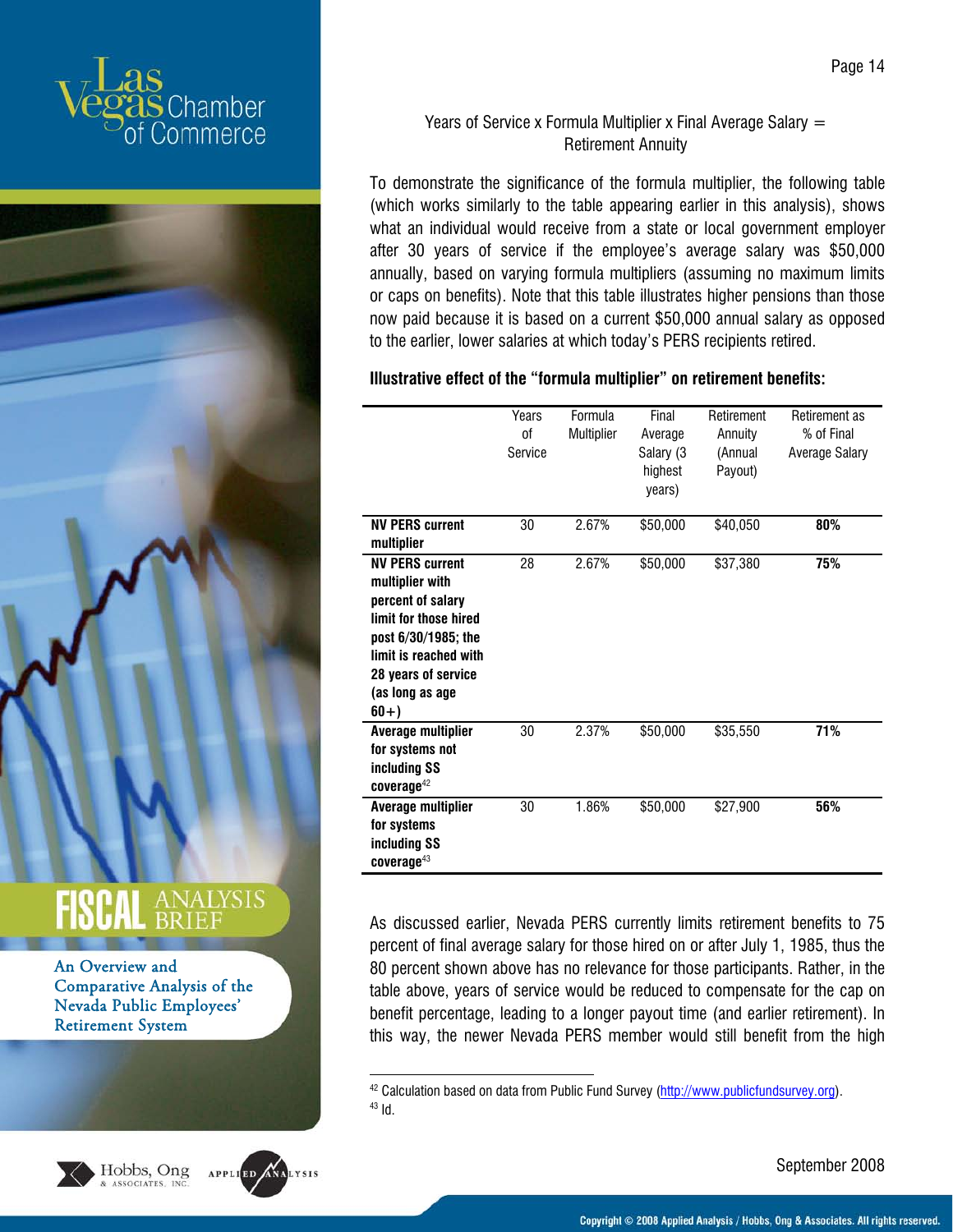







formula multiplier, as long as he is over age 60 when he reaches the cap of 75 percent.

At this point, it is helpful to illustrate the combined effect of salary, benefit factor, and benefit limits on the overall value of retirement. Utilizing average salaries by state for FY 2006 (note that these salaries are significantly higher than the salaries would have been for retirees currently collecting benefits).  $44$ current benefit factor rules in use by each state (assumed to be the same in the future), and current caps or limits on benefits in place for each state, we may produce an illustration of how these measures combine to affect retirement annuities. Refer to Exhibit IX: *Illustrative Estimation of Annual PERS Retirement* Benefit. Please note, this exhibit is illustrative in nature and is in no way a picture of pension amounts currently being paid to retirees across the nation which are significantly less, mainly due to the fact that current pensions are based on salaries of the last several decades, which were lower than the average salary reported in FY 2006. It should also be noted that for ease of comparability, Exhibit IX is based on 30 years of service at age 60 without early retirement reductions. Actual retirement decisions by individuals may vary significantly as indicated by the fact that for 2007, the average retirement age in Nevada PERS was 60 years for regular employees with an average of 19 years of service, and 55 years for police/fire employees with an average of 22.5 years of service.<sup>45</sup>

Similarly, Exhibit X: Illustrative Estimation of Annual PERS Retirement Benefit Plus Social Security layers in the effect of Social Security payments for retirees in states that include Social Security coverage. Importantly, this analysis is provided for illustrative purposes, as it does not reflect possible reductions in either the public employee retirement benefit or Social Security payment that sometimes occur when an individual is due to receive both a pension and Social Security. Therefore, the estimated total retirement benefit may be overstated for states including Social Security coverage for retirement plan participants. Estimated Social Security payments were calculated based on current average salary for each state that includes Social Security, and is based on payment amounts in current dollars, with collection beginning at age 62.<sup>46</sup> Full Social Security benefits are generally not available until age 66 or 67 for the current workforce.<sup>47</sup> Again, the exhibit is illustrative in nature and is not a representative picture of pension amounts currently being paid to retirees, nor

.

Page 15

<sup>&</sup>lt;sup>44</sup> See, Las Vegas Chamber of Commerce, Fiscal Analysis Brief, *State-to-State Comparison of* Public Employee Compensation Levels, Volume I Issue 2. June 2008.<br><sup>45</sup> See, Public Employees' Retirement System of the State of Nevada, Popular Annual Financial

Report Fiscal Year Ended June 30, 2007, page 15.<br><sup>46</sup> See, Quick Calculator, Federal Social Security Administration website (www.ssa.gov); using

current average salary, hypothetical birth date in 1949, retirement in 2009, and benefits beginning at age 62.

<sup>&</sup>lt;sup>47</sup> See, Social Security Administration website (www.ssa.gov).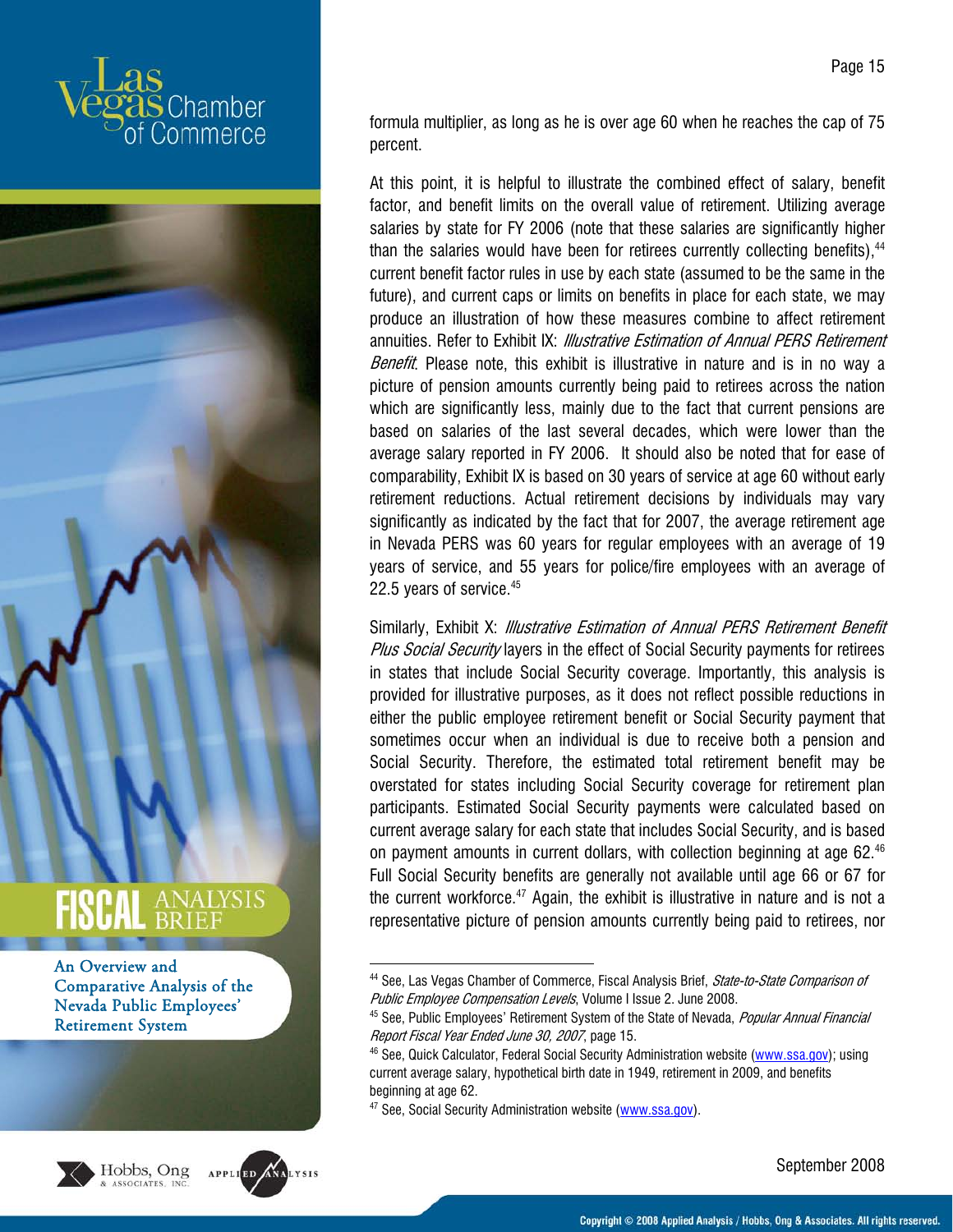



**SCAL ANALYSIS** An Overview and

Comparative Analysis of the Nevada Public Employees' Retirement System





1

Page 16

does it reflect the amount that employees themselves paid into these systems. The illustration is intended to provide meaningful insight into the combined effect of salary, current benefit factors, current caps, and current Social Security payment rates on the overall retirement picture on a state-by-state basis. The statement regarding retirement age presented above for Exhibit IX also applies to Exhibit X.

 For a comparison of current retirement payments across plans nationwide, refer to Exhibits XI and XII, which depict average monthly retirement benefit payments in fiscal year 2006 for both regular employees and police and fire and include retirees, disability, beneficiaries, and survivors.

Worth restating is that under a defined benefit plan in a public sector context, considerable risk falls on the tax-funded employer to provide for its participants' retirement. The employee participating in a defined benefit plan needs to worry significantly less about how his or her portfolio is holding up under unstable conditions in the financial markets. To the extent the employer is required to contribute to defined benefits, the employer assumes the risk for the guaranteed pension amount for its employees.

This is a heavy responsibility to bear on the part of the state, not to mention the potential risk to taxpayers and other state and local programs. Large underfunded long-term liabilities put future budgets at risk, potentially affecting state funding for education and health care.<sup>48</sup> The option to move to a hybrid defined benefit/defined contribution plan; the role and level of employee contributions versus employer contributions; whether to include (and pay for) Social Security coverage, keeping in mind both employers and employees would be required to contribute; retirement age and required years of service; the benefit factor utilized; and the base salary used all clearly play out as significant points on which any analysis of the system going forward should focus attention. Additionally, when taken together, these elements also make Nevada PERS among the nation's most favorable public employee retirement systems.

#### ADDITIONAL LONG-TERM ISSUES TO CONSIDER REGARDING NEVADA PERS

As discussed above, as of June 30, 2007 PERS had 103,693 active employees for whom public employers paid contributions based on total payroll of \$4.8 billion. At the same time, PERS was paying pension benefits to 35,687 retirees. In 1978, there were 7.0 actively working employees for each

<sup>&</sup>lt;sup>48</sup> See, Pew Charitable Trusts, Center on the States Report, Promises with a Price: Public Sector Retirement Benefits, (http://www.pewtrusts.org), page 19.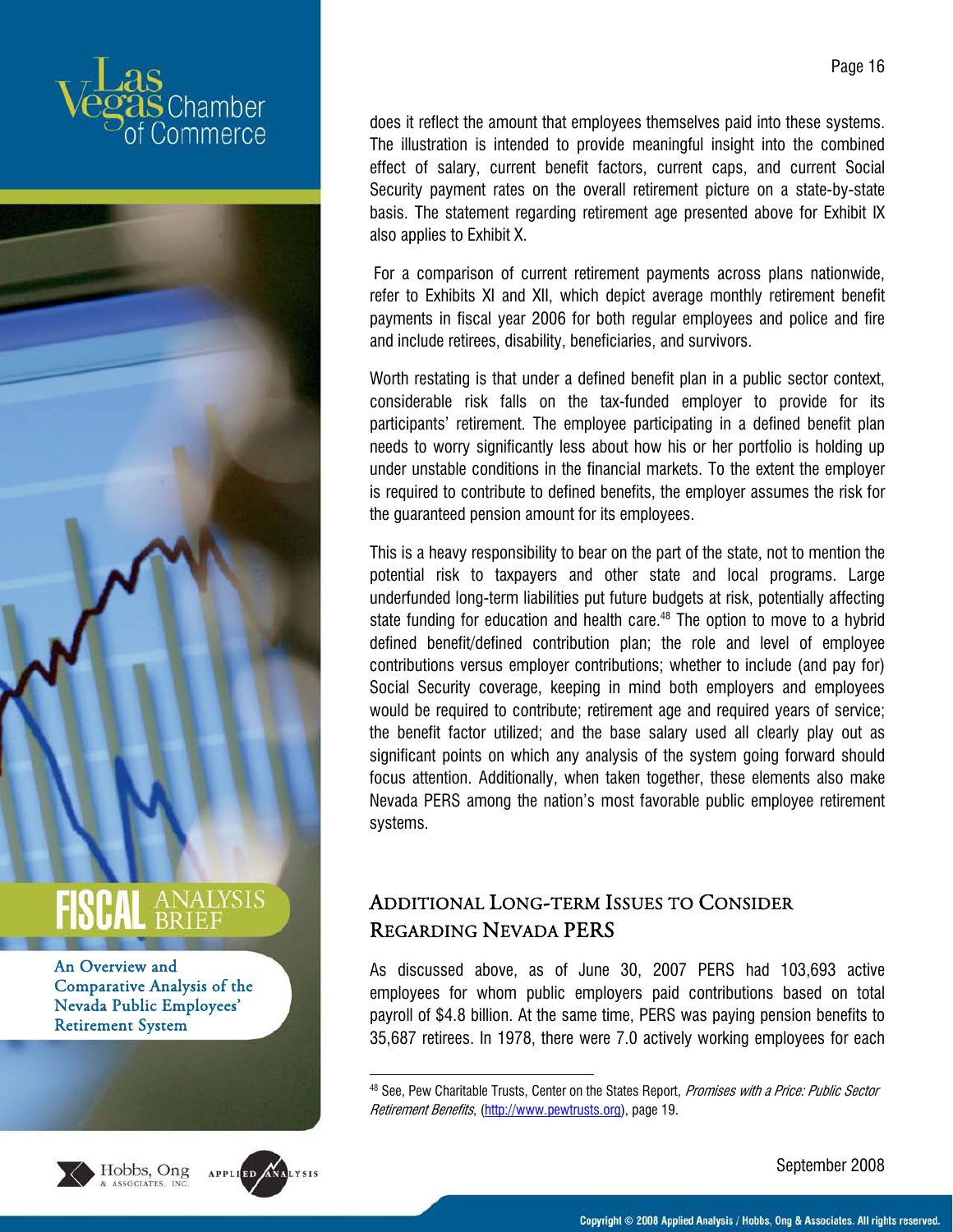







pensioner. In 2007, that ratio fell to 2.9 to  $1<sup>49</sup>$  On a percentage basis, the workforce is growing much slower than the number of retirees. The net assets of the system have a market value of \$22.7 billion.<sup>50</sup> The unfunded liability of the system is \$4.6 billion for regular members and \$1.7 billion for police and fire members.<sup>51</sup> The "funded ratio" or estimated percentage of earned future benefits that could be paid with existing assets is  $77$  percent.<sup>52</sup> This means that if new state or local employees are not added to the system, there are currently assets adequate to pay 77 percent of existing obligations. The funded ratio for Nevada PERS has fluctuated from as low as 66 percent in 1990 to as high as almost 85 percent in 2000.<sup>53</sup>

The total actuarial accrued liability represents the amount that would have been accumulated as of the valuation date if contributions sufficient to meet the normal costs of the retirement system had been made each year in the past.<sup>54</sup> For the year ended June 30, 2007, over a fifth of the 20.5 percent of salary contribution for general employees represented payment towards the unfunded actuarial accrued liability.<sup>55</sup> More precisely, an amount equal to 4.5 percent of each employee's salary was contributed towards the amortization of the unfunded accrued liability. For police and fire personnel, 7.4 percent of each employee's salary was contributed towards the amortization of the unfunded accrued liability.56 This 7.4 percent also represented over a fifth of the total contribution percentage for police and fire personnel of 33.5 percent. Total contributions to the system were \$905 million for general employees and \$268 million for police and fire personnel in fiscal year 2007, for a total of \$1.17 billion.<sup>57</sup> Therefore, approximately \$199 million of the general employee contribution and approximately \$59 million of the police and fire contribution represented payment towards the unfunded actuarial accrued liability, for a total of \$258 million for fiscal year 2007.

In order to avoid radical changes in contribution rates from year to year due to fluctuations in investment returns, PERS amortizes each year's change in unfunded accrued actuarial liability over 30 years so that, for example the 2006, 2005, and 2004 changes have 29, 28, and 27 years left on their

1

52 Id. at 35.

 $49$  See, Nevada Legislature, *Report to Interim Retirement Committee of the Legislature, Data as of* June 30, 2006, Item III-2, pages 39-46.<br><sup>50</sup> See, Public Employees' Retirement System of the State of Nevada, *Actuarial Valuation as of* 

June 30, 2007, published in Nevada in November 2007, page 4.  $51$  Id. at 6.

<sup>53</sup> See, Public Employees' Retirement System of the State of Nevada, Popular Annual Financial Report Fiscal Year Ended June 30, 2007, page 11.<br><sup>54</sup> See, Public Employees' Retirement System of the State of Nevada, *Actuarial Valuation as of* 

June 30, 2007, published in Nevada in November 2007, page 5.<br><sup>55</sup> Id. at 7.

<sup>56</sup> Id.

 $57$  Id. at  $30 - 31$ .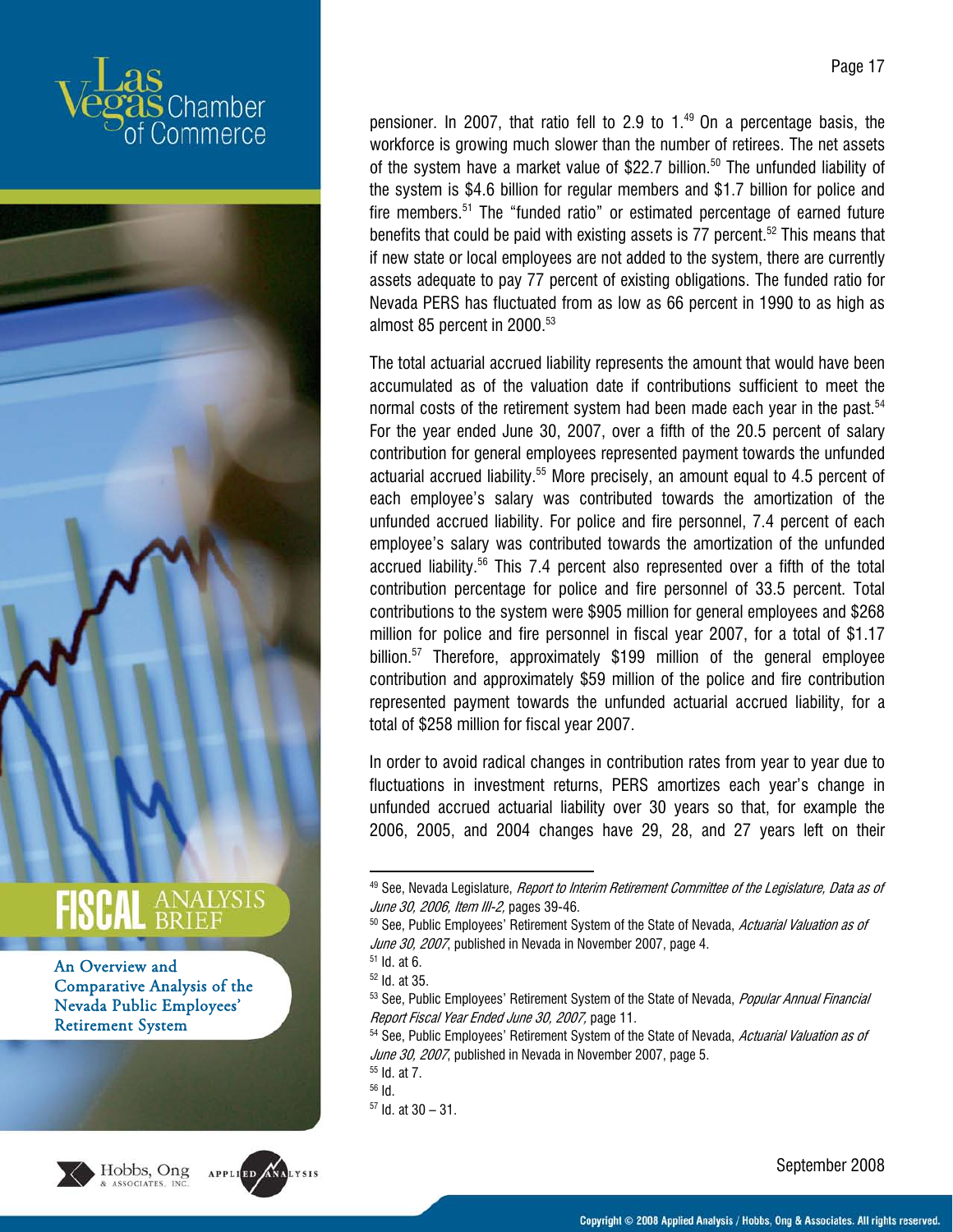



An Overview and Comparative Analysis of the Nevada Public Employees' Retirement System



Hobbs, Ong ASSOCIATES, IN

respective amortization schedules. In this fashion, the liability is "managed", and under this method, the average length of payment for the total unfunded liability is about 27.5 years for both regular and police/fire employees.  $58$ 

The financial stability of pension systems is always an issue worthy of close attention. Nevada PERS is a long-established system funded based on regular actuarial studies and monitored for funded ratio and unfunded liability. The contribution levels are higher than the combined employer and employee shares for Social Security because the benefits are higher. The system is generally considered well managed and prudently administered. Nonetheless, there are features of the system that may warrant examination. These include, but are not limited to, the following:

Defined benefit structure – The fact that the benefits are fixed in law and the contribution rates must be actuarially aligned with the benefits on an ongoing basis effectively eliminate all financial exposure for employees and retirees and places risk on the tax-supported public employer. Since fiscal year 1997-98, rates for regular employer-paid members have increased from 18.75 percent to 20.5 percent and for police and fire employer-paid members from 28.5 percent to 33.5 percent.<sup>59</sup> Benefits have not been reduced. Rather automatic postretirement pension increases were enacted in 1997, and the service credit (or benefit multiplier) per year of employment was increased from 2.5 percent to 2.67 percent in 2001. $^{60}$ Such benefit increases typically occur when actuarial studies indicate the possibility of contribution rate reductions due to higher-than-anticipated investment returns or other favorable change in actuarial data. At such times the policy choices include reducing the contribution rate, reducing unfunded liability, or increasing benefits. Post-retirement increases, which are changed in law from time to time and currently allow an increase in the benefit paid to a retiree after he has been retired for three full years, and service credit change are examples of the latter. In this fashion, costs have gone up to maintain and enhance benefit levels for existing and new employees.

Nevada's circumstance is not unique. Only three states do not have defined benefit plans as their primary pension system, and in the past decade there has been very little movement by states toward defined contribution plans.<sup>61</sup>

1

<sup>&</sup>lt;sup>58</sup> Id. at 6.

<sup>&</sup>lt;sup>59</sup> See, Nevada Legislature. *Legislative Appropriations Reports, Sections on Public Employees* Retirement System. Nevada, 1993 - 2007 and Nevada PERS Comprehensive Annual Financial Report for the year ended June 30, 2007.

 $60$  See, Nevada Legislative Counsel Bureau Fiscal Division, Legislative Appropriations Report. Nevada, 1997, page 272, and Nevada Revised Statutes 286.551.

<sup>&</sup>lt;sup>61</sup> See, United States Governmental Accountability Office. State and Local Government Retiree Benefits, Washington, DC, September 2007, page 9.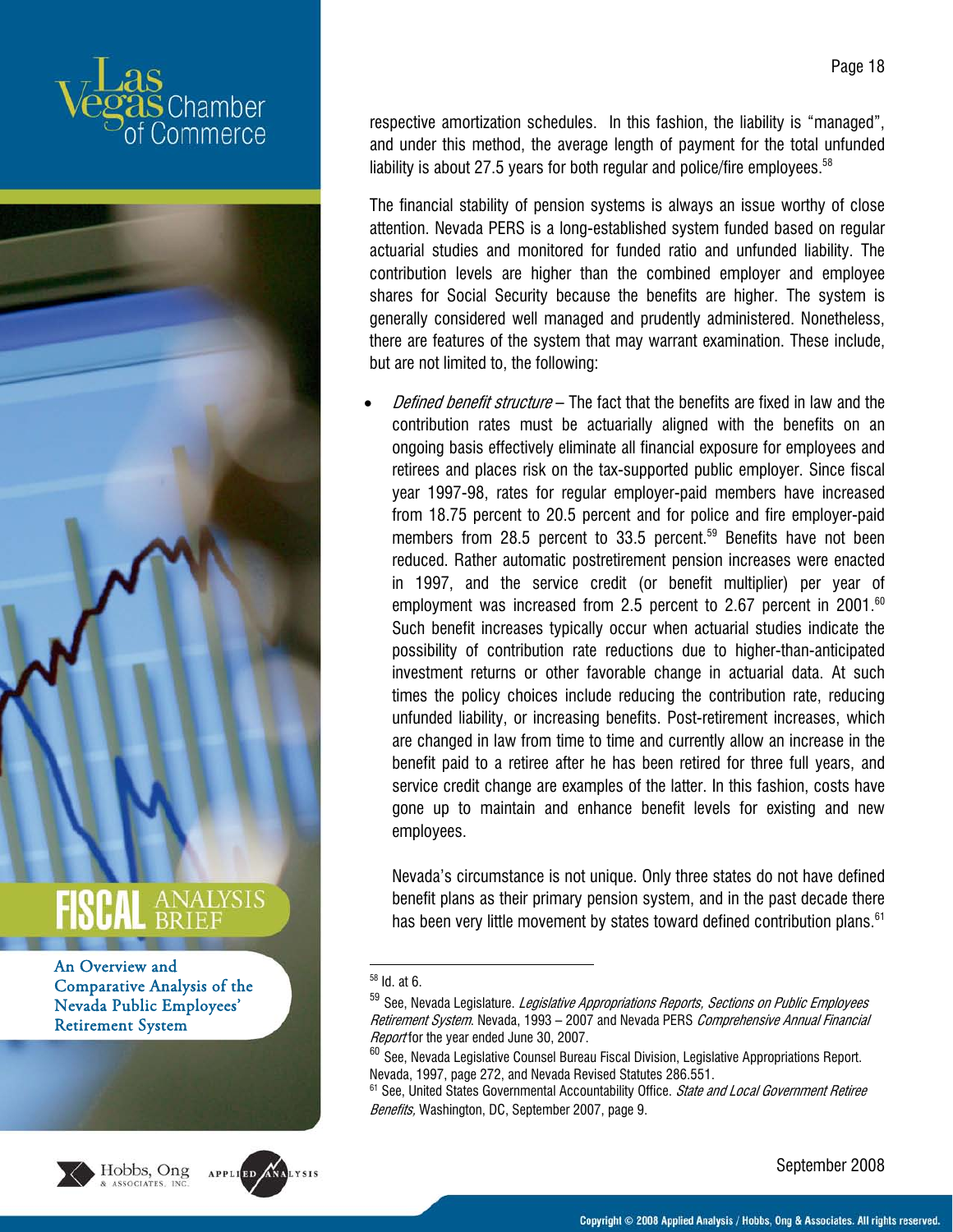



An Overview and Comparative Analysis of the Nevada Public Employees' Retirement System





Partial or total conversion of the current defined benefit structure with a defined contribution approach is favored by some as a means of shifting risk to the employee as opposed to assigning more risk to the taxsupported employer as is now the case in Nevada. Any transition, however, would not be without its challenges. That said, it is difficult to conceive a scenario in which the state would be placed in a worse financial position prospectively as a result of such a change.

- Payment of full, unreduced pension at any age The current "thirty and out" provision under which an employee can retire and immediately begin drawing a pension of 75 percent of the base compensation enables some to retire under those conditions before age 50. Therefore, the number of years during which the pension is paid can be twelve or more years greater than for Social Security. While funding of the system is considered actuarially sound, the fact that PERS pensions are paid over a longer period in higher amounts (the current average payment is now over \$2,200 a month<sup>62</sup>) than Social Security (the national average is about \$1,000 a month for retired workers<sup>63</sup>) generates higher payroll costs. This circumstance, combined with the defined benefit structure under which the benefit is fixed and the contribution percentage has floated upward over time and the fact the number of retirees is growing faster than the workforce, has been, and remains, cause for concern.
- Treatment of the "employee" contribution in a collective bargaining context – Nevada PERS accounts for all contributions to the system in a manner reflecting compliance with NRS 286.410, requiring matching contributions from the employer and employee. As mentioned previously, Nevada law also provides that if the public employer pays the employee's contribution on the employee's behalf, such payment must be made in lieu of salary increases or counterbalanced by equivalent reductions in salary. $64$  If a PERS rate adjustment or conversion of an employee from shared plan to employer-paid takes place at a time when no salary increase is being awarded, the required transaction is a salary reduction for the employee in the amount needed for the employer to pay the employee contribution on his behalf. Since the salary reduction does not exceed the amount the employee was contributing on his own behalf and since his reduced salary reduces his income tax burden, the employee typically receives a slight benefit in take-home pay and the employer's cost does not increase since the employee conceded the amount needed to allow the employer to pay

1 <sup>62</sup> See, Public Employees' Retirement System of the State of Nevada, History (http://www.nvpers.org/public/aboutus/history.jsp).<br><sup>63</sup> See, Social Security Administration website,

(http://www.ssa.gov/policy/docs/quickfacts/stat\_snapshot/)<br><sup>64</sup> Nevada Revised Statutes 286.421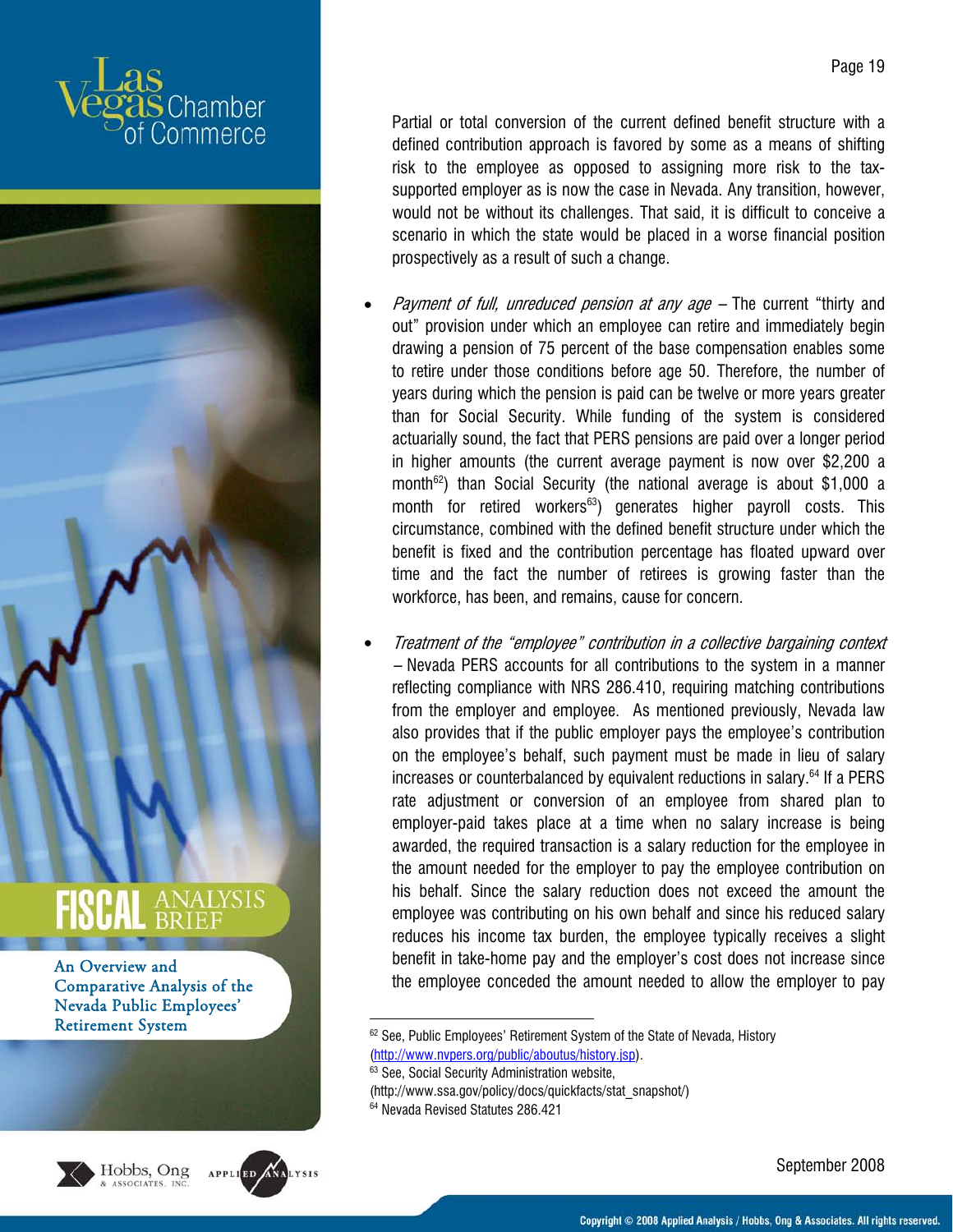



**SCAL** ANALYSIS An Overview and

Comparative Analysis of the Nevada Public Employees' Retirement System





1

the employee contribution. Nevada's state employees do not collectively bargain. The state maintains two separate salary schedules – one for its employer-pay personnel and one for those under the employer/employee payment plan, the former being 10.25 percent less at each pay grade than the latter, reflecting the salary reduction enabling the state to pay the employee's contribution on his behalf. For state employees, the employer/employee cost sharing is clear because state employees on the employer-pay plan have lower salaries than those on the shared contribution plan.

However, in the collectively bargained environment in which local governments are required to function, the relationship is not always as clear, especially if a PERS rate adjustment or conversion of an employee from shared plan to employer-pay takes place at the same time a salary increase is being awarded. Once an employer has adopted the employerpay plan, future adjustments to the PERS contribution rate, generally upward, are small enough that they can lose their identity in collective bargaining.

For example, if the cost of living rises three percent and the retirement contribution rate rises one percent, an employer might logically agree to a three-percent cost–of-living adjustment (COLA) and must pay half the increase in the retirement rate or  $\frac{1}{2}$  percent with the employee paying the remaining ½ percent. The employee's raise net of the retirement contribution would therefore be 2½ percent. In collective bargaining negotiations the employer will reportedly be pressed to "keep whole" the employees' COLA by conceding an additional ½ percent, effectively shifting the entire cost of the rate increase to the employer. Such salary adjustments can act to further shift risk for change in investment returns to the employer despite the fact the statute appears to contemplate shared risk. Evidence of such practice is notably anecdotal, but nonetheless worthy of additional exploration given that salary adjustments have frequently exceeded traditional measures of inflation.

Although some might expect that Nevada's statutory requirement for cost sharing by employees by salary reduction or offset against salary increases would result in Nevada's public employee salaries falling near mid-range or lower among those reported for all states, such is not the case. Nevada's state employee salaries were 2.4 percent higher than those in other states in 2006, and Nevada's local government salaries were 15.6 percent higher than local government salaries nationwide (31 percent higher when teachers' salaries are removed).<sup>65</sup> Nevada law requires collective bargaining

<sup>&</sup>lt;sup>65</sup> U.S. Census Bureau, Census of Governments, Annual Public Employment Survey (2007). Analysis reports 2006 payroll figures.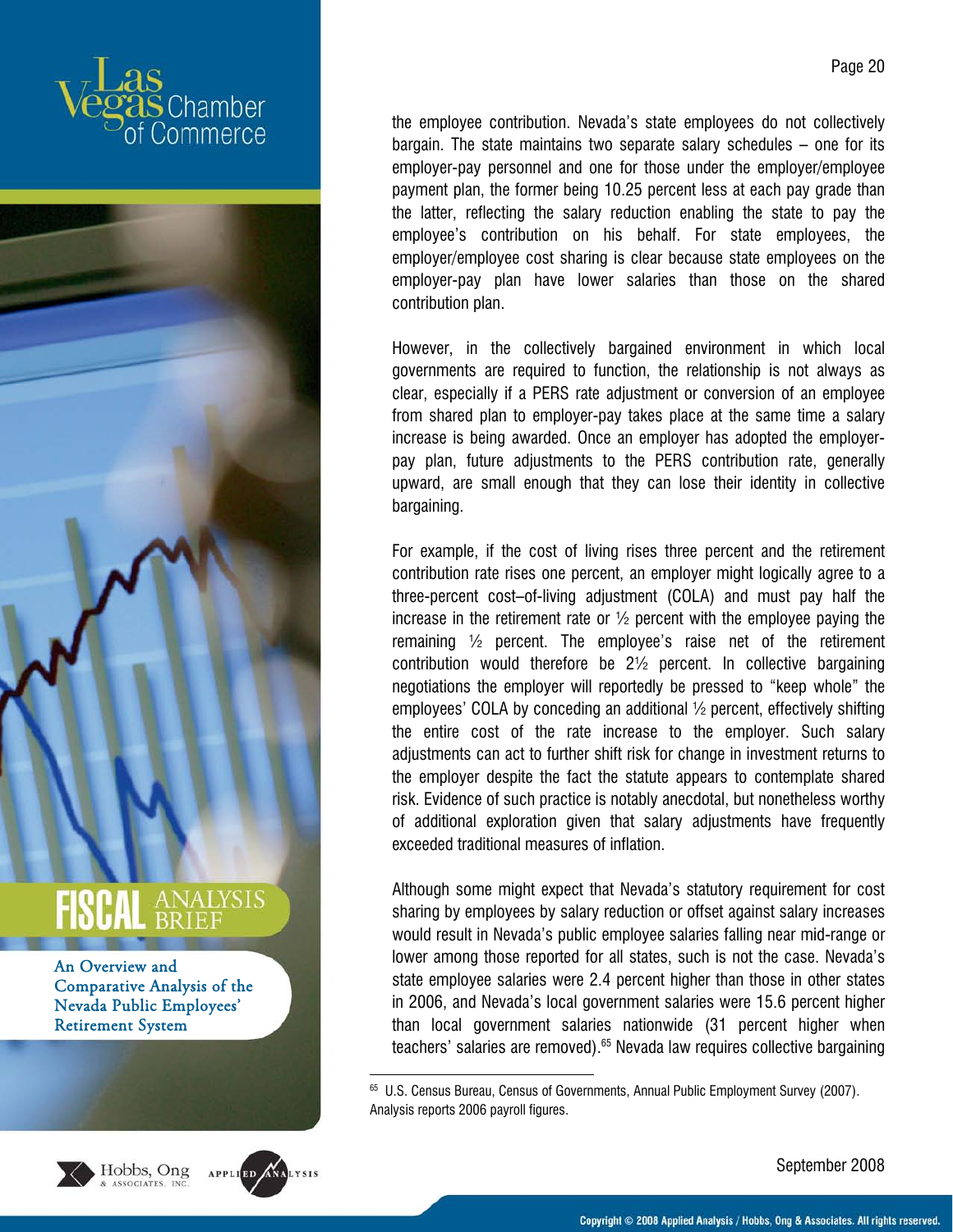







Page 21

for local governments but does not permit bargaining for the state employees. Since 77.4 percent of Nevada public employees worked in local government in 2006, it could be inferred that the required collective bargaining process has over time allowed local government salaries to increase to the extent that the required employee cost sharing for PERS is more than offset by salary levels above national norms. There are few boundaries on the settlements possible in collective bargaining under NRS 288, and there is no requirement for detailed public disclosure of the components of such settlements or the rationale therefore.

#### **METHODOLOGY**

1

This analysis is based on data obtained from several sources. Employer and employee contribution data, retirement eligibility provisions, and Social Security eligibility data was obtained from the Public Fund Survey, an online compendium of key characteristics of public retirement systems representing 85 percent of the nation's retirement system community. The Public Fund Survey is sponsored by the National Association of State Retirement Administrators and the National Council on Teacher Retirement and is maintained on a fiscal year basis, based on the latest available data.<sup>66</sup>

Vesting data, formula multiplier data, and additional Social Security eligibility data was obtained from the Wisconsin Legislative Council's biennial report on public employee retirement systems, the most recent being the "2006 Comparative Study of Major Public Employee Retirement Systems", which was prepared by William Ford, Senior Staff Attorney with the Wisconsin Legislative Council, and published in December 2007.67

Total salaries and wages data was obtained from the U.S. Census Bureau, Census of Governments, Annual Public Employment Survey.<sup>68</sup> The annual survey, which began in 1957, is designed to provide current estimates of state and local government employment and payrolls. $69$  The data reported and analyzed in this fiscal briefing are as of 2006 and were published by the U.S. Census Bureau in 2007. They are the most current data available at the time this analysis was undertaken.

<sup>66</sup> See, National Association of State Retirement Systems, Public Fund Survey (http://www.publicfundsurvey.org).<br><sup>67</sup> Wisconsin Legislative Council, *2006 Comparative Study of Major Public Employee Retirement* 

Systems, prepared by William Ford, Senior Staff Attorney, published in December 2007 (http://www.legis.state.wi.us/lc).<br><sup>68</sup> *See*, U.S. Census Bureau, Census of Governments (http://www.census.gov/govs/www/).

 $69$  The United States Code, Title 13, authorizes the survey and provides for voluntary responses.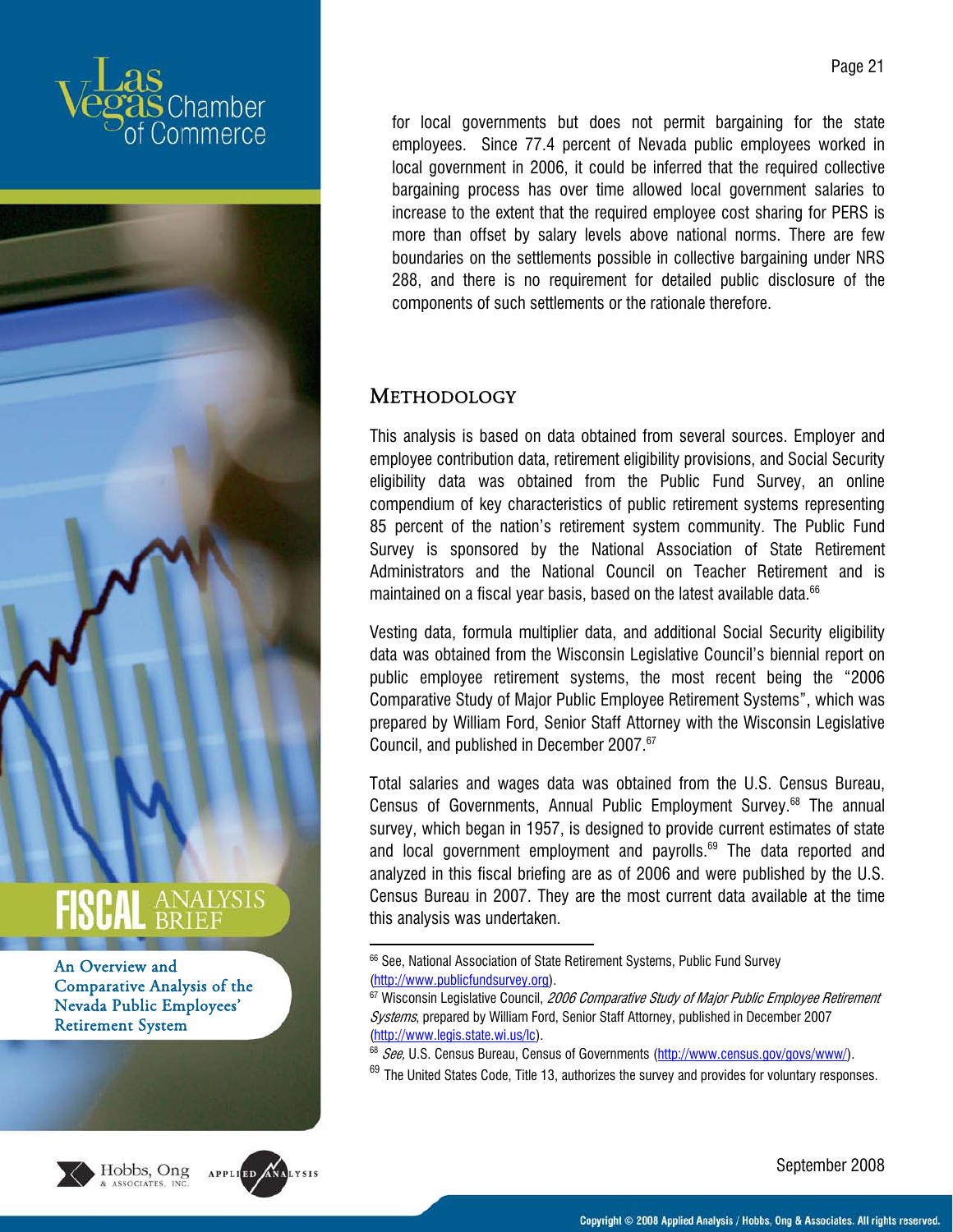



An Overview and Comparative Analysis of the Nevada Public Employees' Retirement System





#### ANALYSIS LIMITATIONS

As with any analysis, there are important limitations that must be considered when drawing conclusion from the data utilized. Primary among these are comparability and completeness issues. In making comparisons nationwide, in particular, it is essential to note that no two retirement plans are completely alike in terms of assumptions, participants, provisions, benefits, funded status, and other characteristics. Therefore, this analysis simply compares a few of the plan measurements that may be quantified.

Additionally, reported data are not always complete. The Public Fund Survey boasts coverage of 85 percent of the nation's public retirement systems, which includes the vast majority of major plans, but it is not a census. The U.S. Census Bureau applies appropriate statistical methods to impute for missing data; however, these limitations warrant additional caution particularly when undertaking segmented analyses.

It is also important to note that this is a single analysis addressing a single issue. It is not intended to be comprehensive nor are the underlying data appropriate for all purposes.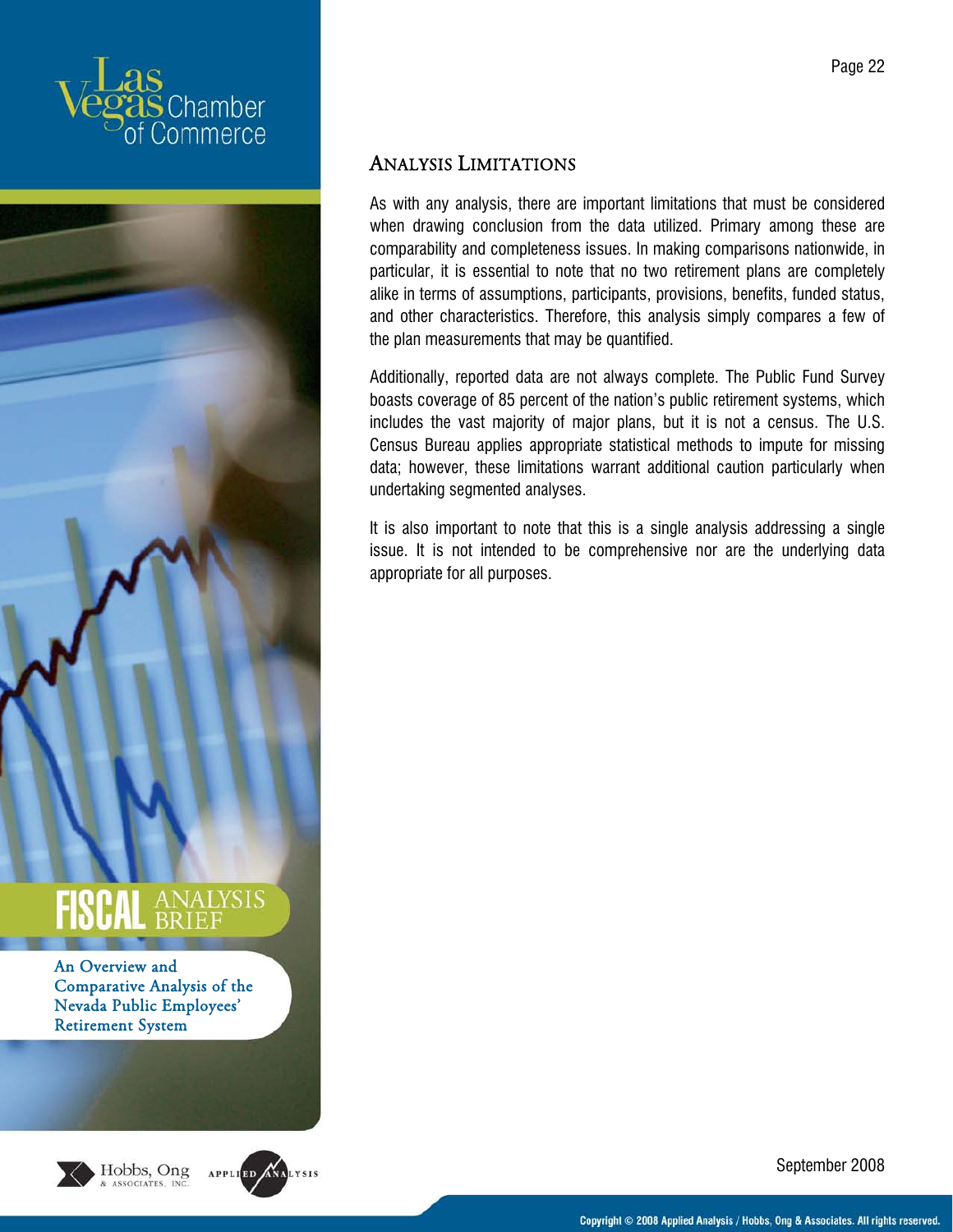



Source: Based on 85 Plans (General and Police/Fire) analyzed in 2006 Wisconsin Legislative Council Report, published 12/2007, www.legis.state.wi.us/lc.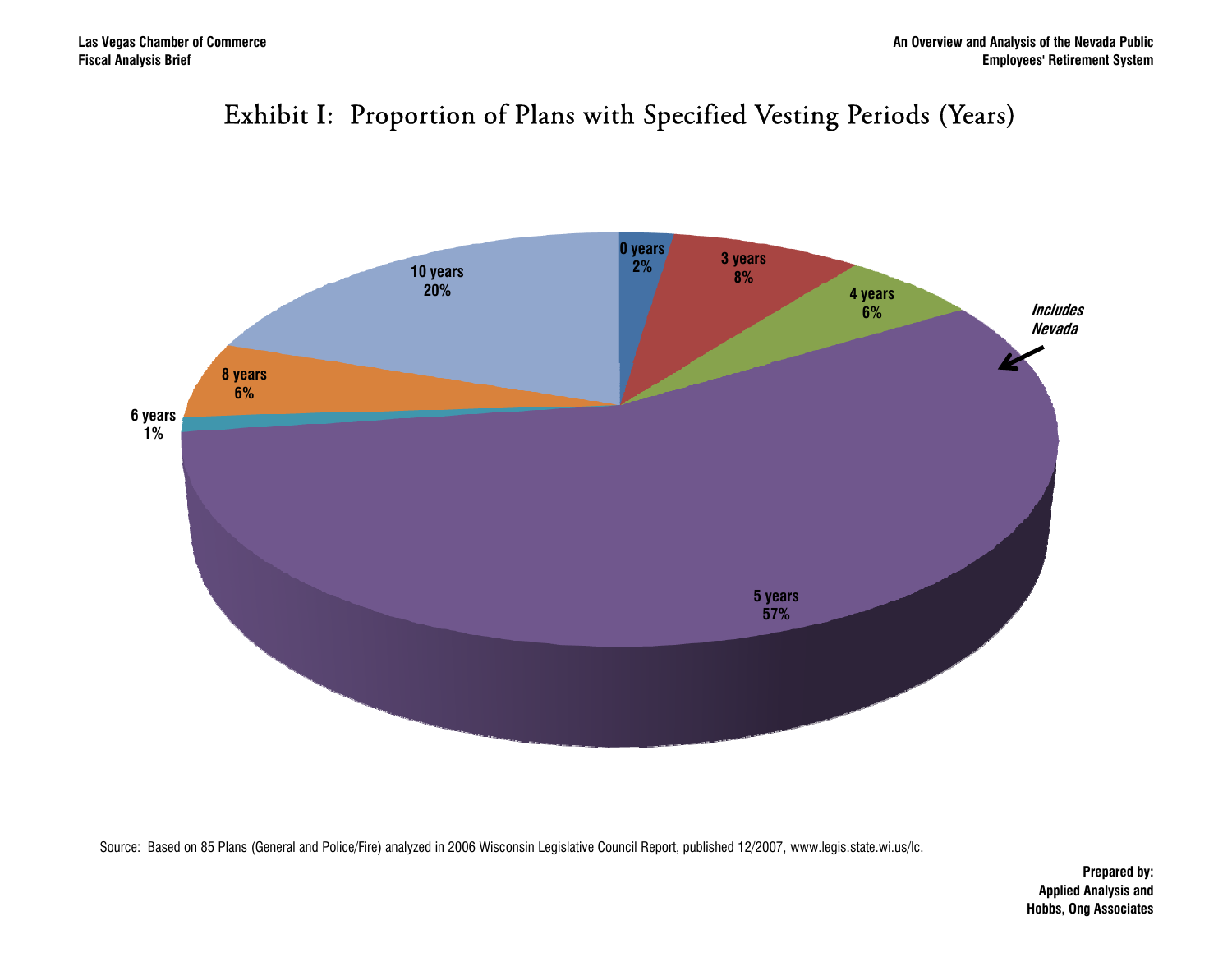#### Exhibit II: Earliest Possible Age for Normal Retirement (where the plans fall across the spectrum)



Source: Based on data from NASRA's Public Fund Survey (data as of 6/30/2007); data includes all public retirement plans for which data was submitted to NASRA.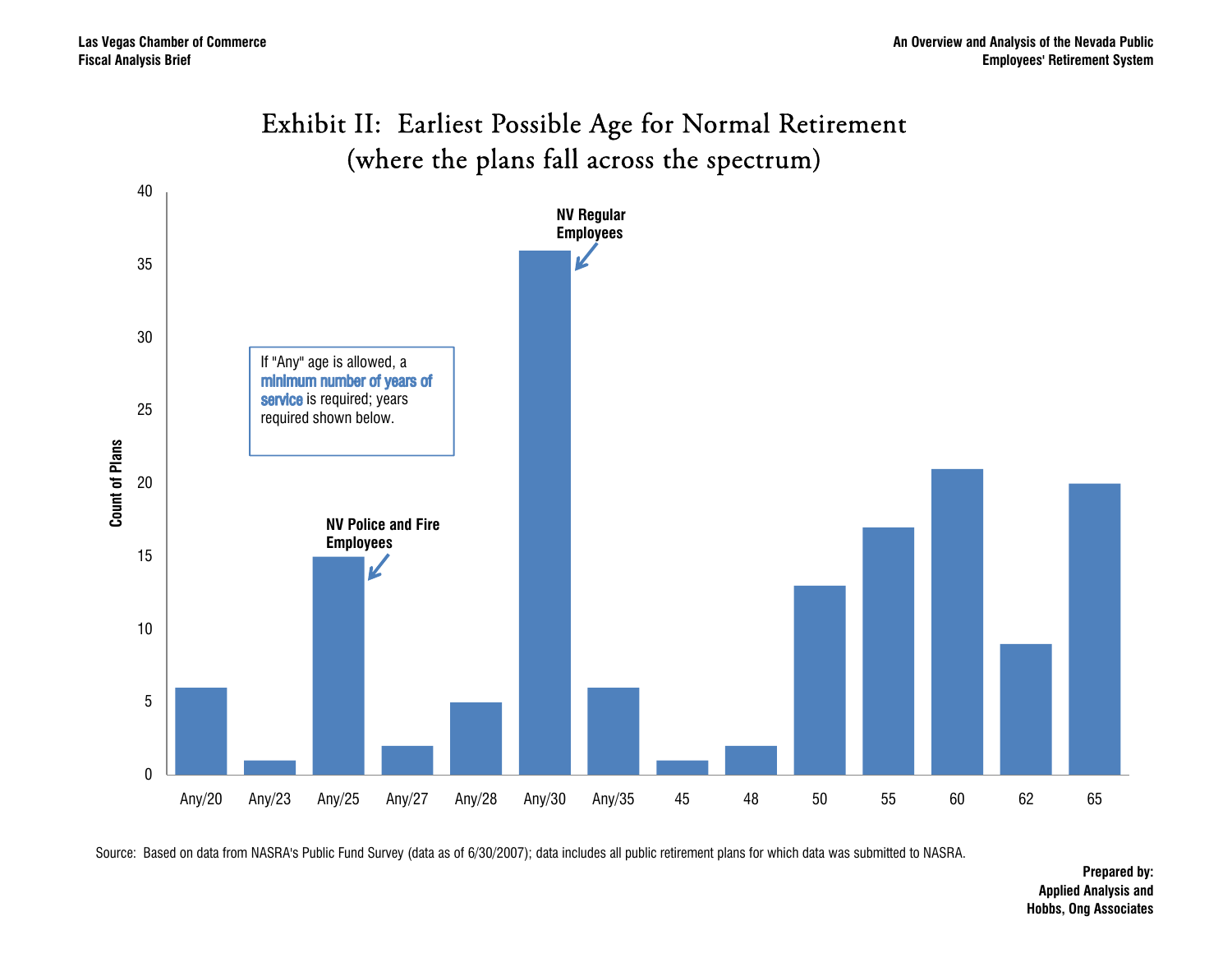

#### Exhibit III: Employer (Government) Contribution Rate - General State and Local Employees

Source: Based on data from NASRA's Public Fund Survey (data as of 6/30/2007)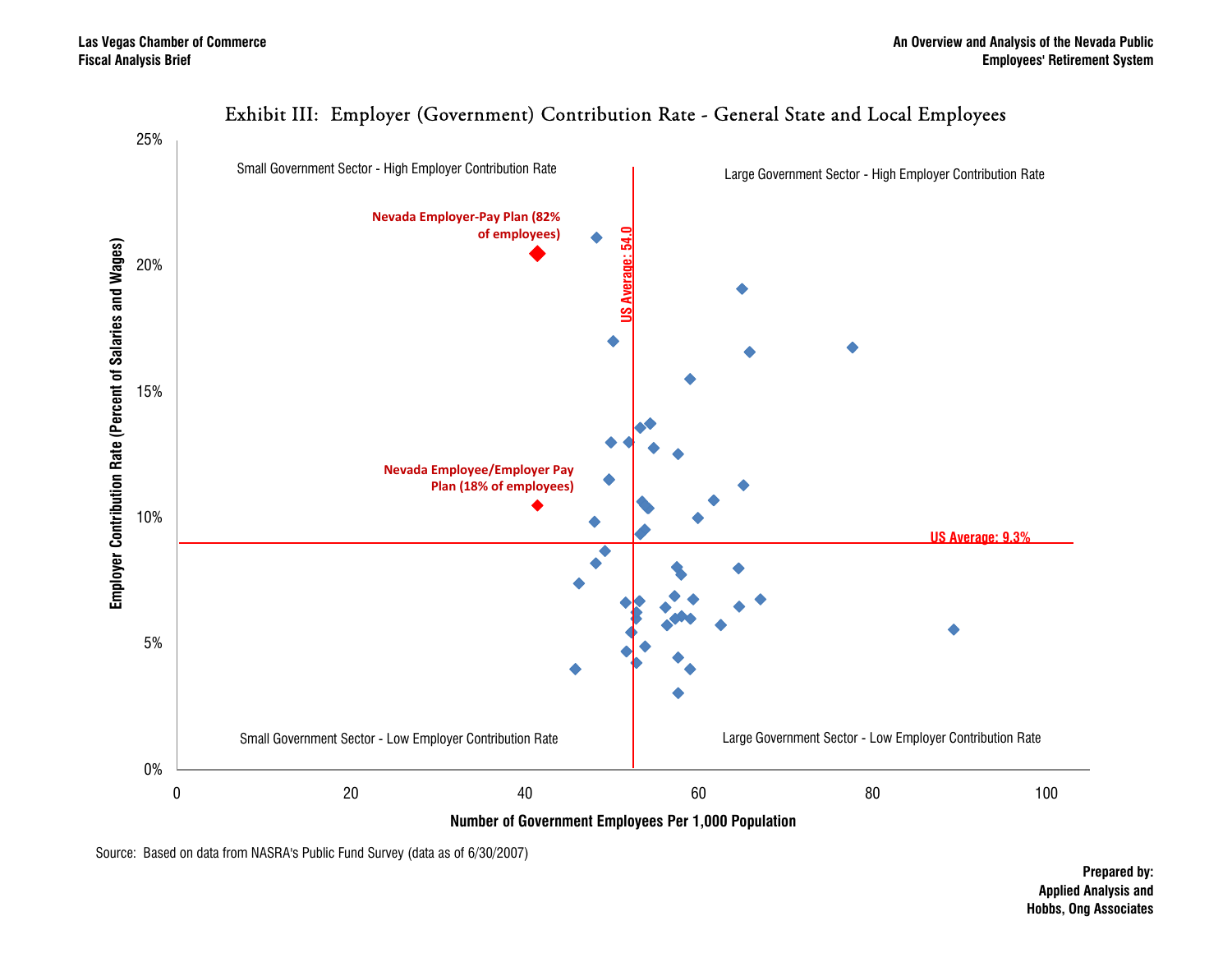#### Exhibit IIIA: Comparative Analysis of Public Employee Retirement Plans

For Regular Employees as of June 30, 2007

|                                   |                | <b>Employer</b>     |                       | Employee     |                       | Social          |                  |                                                                                                                 |
|-----------------------------------|----------------|---------------------|-----------------------|--------------|-----------------------|-----------------|------------------|-----------------------------------------------------------------------------------------------------------------|
|                                   |                | <b>Contribution</b> | <b>RANK: Employer</b> | Contribution | <b>RANK: Employee</b> | <b>Security</b> | <b>Overall</b>   |                                                                                                                 |
| <b>Plan Name</b>                  | <b>State</b>   | Rate                | <b>Contributions</b>  | Rate         | <b>Contributions</b>  | Eligible?       | <b>Plan Type</b> | <b>Benefit Factor/Formula Multiplier</b>                                                                        |
| Alaska PERS                       | AK             | 16.8%               | 5                     | 6.8%         | 14                    | Yes             | DB               | 2% for first 10 years, 2.25% for years 11-20; 2.5% for years thereafter.                                        |
| Alabama ERS                       | AL             | 6.8%                | 35                    | 5.0%         | 29                    | Yes             | DB               | 2%                                                                                                              |
| <b>Arkansas PERS</b>              | AR             | 12.5%               | 14                    | 5.0%         | 29                    | Yes             | DB               | 1.72% for non-contributor members, who are those hired before 7/1/05; 2.0% for contributory                     |
|                                   |                |                     |                       |              |                       |                 |                  | members, who were hired after 6/30/05                                                                           |
| Arizona SRS                       | AZ             | 7.4%                | 33                    | 7.4%         | 11                    | Yes             | DB               | 2.1% for first 20 years, 2.15% for 20 to 25 years, 2.2% for 25 to 30 years, and 2.3% for 30 or more             |
|                                   |                |                     |                       |              |                       |                 |                  |                                                                                                                 |
|                                   |                |                     | $\overline{4}$        |              |                       |                 |                  | years                                                                                                           |
| California PERF                   | CA             | 17.0%               |                       | 5.0%         | 29                    | Yes             | DB               | 2.0% at 60/5, rising to 2.418% at 63/5; employers may select from a range of benefit structures,                |
|                                   |                |                     |                       |              |                       |                 |                  | including 3.0% at 50 and 55 for law enforcement personnel                                                       |
| Colorado State                    | CO             | 10.7%               | 19                    | 8.0%         | 6                     | No              | DB               | 2.5%                                                                                                            |
| <b>Connecticut SERS</b>           | <b>CT</b>      | 4.9%                | 52                    | 0.0%         | 49                    | Yes             | DB               | 1.33% plus 0.5% for salary above Social Security breakpoint (approx. \$36,400 in 2003); 2.5% for                |
|                                   |                |                     |                       |              |                       |                 |                  | public safety personnel                                                                                         |
| Delaware State Employees          | DE             | 6.1%                | 42                    | 3.0%         | 44                    | Yes             | DB               | 1.85%                                                                                                           |
| <b>Florida RS</b>                 | FL.            | 9.9%                | 25                    | 0.0%         | 49                    | Yes             | DB               | 1.60% for most general employees and teachers                                                                   |
| Georgia ERS                       | GA             | 10.4%               | 22                    | 1.3%         | 48                    | Yes             | DB               | 2%                                                                                                              |
| Hawaii ERS                        | HI             | 13.8%               | 8                     | 0.0%         | 49                    | Yes             | DB               | 2%                                                                                                              |
| Hawaii ERS                        | HI             | 13.8%               | 8                     | 6.0%         | 20                    | Yes             | Hybrid           | 2%                                                                                                              |
| <b>Iowa PERS</b>                  | IA             | 5.8%                | 46                    | 3.7%         | 42                    | Yes             | DB               | 2%                                                                                                              |
| <b>Idaho PERS</b>                 | ID             | 10.4%               | 22                    | 6.2%         | 18                    | Yes             | DB               | 2%                                                                                                              |
| <b>Illinois SERS</b>              | IL             | 11.5%               | 15                    | 4.0%         | 40                    | Yes             | DB               | 1.67%                                                                                                           |
| <b>Illinois SERS</b>              | IL             | 11.5%               | 15                    | 8.0%         | 6                     | No              | DB               | 2.2% for those not covered by Social Security                                                                   |
| Indiana PERF                      | IN             | 6.0%                | 43                    | 3.0%         | 44                    | Yes             | Hybrid           | 1.1% plus a DC component                                                                                        |
| <b>Kansas PERS</b>                |                | 6.8%                | 35                    | 4.0%         | 40                    |                 | DB               | 1.75%                                                                                                           |
|                                   | KS             |                     |                       |              |                       | Yes             |                  |                                                                                                                 |
| <b>Kentucky ERS</b>               | KY             | 7.8%                | 32                    | 5.0%         | 29                    | Yes             | DB               | Non-hazardous: 1.97% to 2.2%                                                                                    |
| Louisiana SERS                    | LA             | 19.1%               | 3                     | 7.5%         | 9                     | No              | DB               | 2.5%                                                                                                            |
| <b>Massachusetts SERS</b>         | MA             | 6.6%                | 38                    | 9.0%         | 3                     | No              | DB               | 2.5%; benefit may not exceed 80% of FAS                                                                         |
| <b>Maryland PERS</b>              | <b>MD</b>      | 13.0%               | 11                    | 2.0%         | 47                    | Yes             | DB               | Larger of: 1) 1.2% of FAS for service prior to 6/30/98; 2) 0.8% FAS up to SSIL* plus 1.5% FAS                   |
|                                   |                |                     |                       |              |                       |                 |                  | above that level for service prior to 6/30/98; 3) 1.4% FAS after 6/30/98.                                       |
| Maine State and Teacher           | <b>ME</b>      | 15.5%               | $\overline{7}$        | 7.7%         | 8                     | No              | DB               | 2%                                                                                                              |
| <b>Maine Local</b>                | <b>ME</b>      | 4.0%                | 56                    | 5.0%         | 29                    | Yes             | DB               | 2%                                                                                                              |
| Michigan SERS                     | MI             | 8.2%                | 29                    | 0.0%         | 49                    | Yes             | DB               | 1.5%                                                                                                            |
| Minnesota PERF                    | <b>MN</b>      | 6.3%                | 41                    | 5.8%         | 26                    | Yes             | DB               | 1.7%                                                                                                            |
| Minnesota State Employees         | <b>MN</b>      | 4.3%                | 55                    | 4.3%         | 39                    | Yes             | DB               | 1.7%                                                                                                            |
| <b>Missouri State Employees</b>   | M <sub>0</sub> | 12.8%               | 13                    | 0.0%         | 49                    | Yes             | DB               | 1.7% for MSEP 2000: 1.6% for MSEP                                                                               |
| Mississippi PERS                  | <b>MS</b>      | 11.3%               | 17                    | 7.3%         | 12                    | Yes             | DB               | 2.0% for the first 25 years and 2.5% for each year thereafter                                                   |
| <b>Montana PERS</b>               | MT             | 6.9%                | 34                    | 6.9%         | 13                    | Yes             | DB               | 1.785%; 2.0% for members with 25 years of service                                                               |
| North Carolina Local Government   | NC             | 4.5%                | 54                    | 6.0%         | 20                    | Yes             | DB               | 1.85%                                                                                                           |
|                                   |                |                     |                       |              |                       |                 |                  |                                                                                                                 |
| North Carolina Teachers and State | <b>NC</b>      | 3.1%                | 58                    | 6.0%         | 20                    | Yes             | DB               | 1.82%                                                                                                           |
| Employees                         |                |                     |                       |              |                       |                 |                  |                                                                                                                 |
| North Dakota PERS                 | <b>ND</b>      | 8.0%                | 31                    | 0.0%         | 49                    | Yes             | DB               | 2%                                                                                                              |
|                                   |                |                     | 37                    |              |                       |                 |                  |                                                                                                                 |
| New Hampshire Retirement          | <b>NH</b>      | 6.7%                |                       | 6.3%         | 16                    | Yes             | DB               | 1.67% for general employees and teachers prior to age 65, 1.5% after attaining age 65                           |
| System                            |                |                     |                       |              |                       |                 |                  |                                                                                                                 |
| New Jersey PERS                   | <b>NJ</b>      | 6.0%                | 43                    | 5.0%         | 29                    | Yes             | DB               | 1/55 for each year of service (1.818%)                                                                          |
| New Mexico PERF                   | <b>NM</b>      | 16.6%               | 6                     | 7.4%         | 10                    | Yes             | DB               | 3.0% for service after 12/96                                                                                    |
| Nevada Regular Employees          | <b>NV</b>      | 20.5%               | $\overline{2}$        | 0.0%         | 49                    | No              | DB               | 2.5% for svc earned before 7/1/01 and 2.67% for svc earned thereafter                                           |
| Nevada Regular Employees          | <b>NV</b>      | 10.5%               | 20                    | 10.5%        | $\mathbf{1}$          | No              | DB               | 2.5% for svc earned before 7/1/01 and 2.67% for svc earned thereafter                                           |
| NY State & Local ERS              | <b>NY</b>      | 10.7%               | 18                    | 3.0%         | 44                    | Yes             | DB               | 1.67% if service is less than 20 years, 2.0% if service is 20 or more years, and 1.5% for each year<br>above 30 |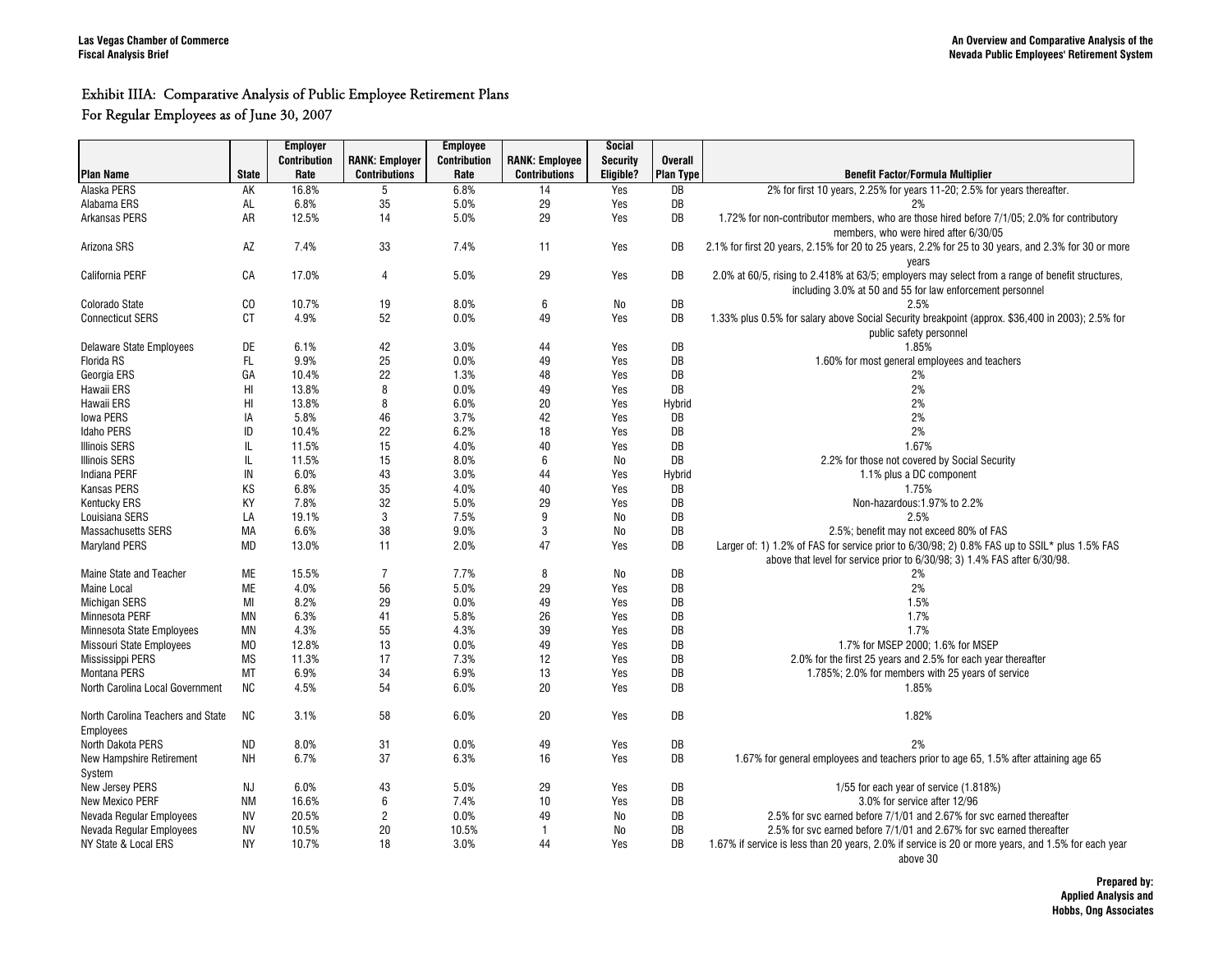|                                  |              | <b>Employer</b>     |                       | <b>Employee</b>     |                       | Social          |                  |                                                                                                    |
|----------------------------------|--------------|---------------------|-----------------------|---------------------|-----------------------|-----------------|------------------|----------------------------------------------------------------------------------------------------|
|                                  |              | <b>Contribution</b> | <b>RANK: Employer</b> | <b>Contribution</b> | <b>RANK: Employee</b> | <b>Security</b> | <b>Overall</b>   |                                                                                                    |
| <b>Plan Name</b>                 | <b>State</b> | Rate                | <b>Contributions</b>  | Rate                | <b>Contributions</b>  | Eligible?       | <b>Plan Type</b> | <b>Benefit Factor/Formula Multiplier</b>                                                           |
| Ohio PERS                        | 0H           | 9.5%                | 26                    | 9.0%                |                       | No              | DB               | 2.2% up to 30 years and 2.5% thereafter                                                            |
| Oklahoma PERS                    | 0K           | 10.0%               | 24                    | 6.0%                | 19                    | Yes             | DB               | 2%                                                                                                 |
| Oregon PERS                      | 0R           | 8.7%                | 28                    | 0.0%                | 49                    | Yes             | DB               | 1.67%; 2.0% for public safety personnel                                                            |
| Pennsylvania State ERS           | PA           | 4.0%                | 56                    | 6.3%                | 17                    | Yes             | DB               | 2.5%                                                                                               |
| Rhode Island ERS                 | RI.          | 21.1%               |                       | 8.8%                | 5                     | Yes             | DB               | 1.6% for first 10 yrs, 1.8% for yrs 11-20, 2.0% for yrs 21-25, 2.25% for yrs 26-30, 2.5% for years |
|                                  |              |                     |                       |                     |                       |                 |                  | 31-37, 2.25% for yr 38; slightly lower multipliers were established for non-vested and new workers |
|                                  |              |                     |                       |                     |                       |                 |                  | as of 7/1/05                                                                                       |
| South Carolina RS                | SC           | 8.1%                | 30                    | 6.5%                | 15                    | Yes             | DB               | 1.82%                                                                                              |
| South Dakota PERS                | <b>SD</b>    | 6.0%                | 43                    | 6.0%                | 20                    | Yes             | DB               | Higher of Enhanced Benefit, which is 1.625% for svc before 7/1/02 plus Base Benefit: 1.55% for svc |
|                                  |              |                     |                       |                     |                       |                 |                  | after 7/1/02 ; or Alternate Benefit--see SDRS website for details                                  |
| TN State and Teachers            | TN           | 13.6%               | 10                    | 0.0%                | 49                    | Yes             | DB               | 1.5% plus .25% of FAS over SSIL                                                                    |
| <b>TN Political Subdivisions</b> | ΤN           | 9.4%                | 27                    | 5.0%                | 29                    | Yes             | DB               | 1.5% plus .25% of FAS over SSIL                                                                    |
| <b>Texas ERS</b>                 | TX           | 6.5%                | 40                    | 6.0%                | 20                    | Yes             | DB               | 2.3%                                                                                               |
| Utah Noncontributory             | UT           | 13.0%               | 12                    | 0.0%                | 49                    | Yes             | DB               | 2%                                                                                                 |
| Virginia Retirement System       | VA           | 5.7%                | 47                    | 5.0%                | 29                    | Yes             | DB               | 1.7%                                                                                               |
| <b>Vermont State Employees</b>   | VT           | 6.5%                | 39                    | 5.1%                | 28                    | Yes             | DB               | 1.67%                                                                                              |
| <b>Washington PERS 1</b>         | WA           | 5.5%                | 49                    | 6.0%                | 20                    | Yes             | DB               | 2%                                                                                                 |
| Washington PERS 2/3              | WA           | 5.5%                | 49                    | 3.5%                | 43                    | Yes             | DB               | 2%                                                                                                 |
| Washington PERS 2/3              | WA           | 5.5%                | 49                    | 10.0%               | 2                     | Yes             | DB               | 2%                                                                                                 |
| Wisconsin Retirement System      | WI           | 4.7%                | 53                    | 5.0%                | 29                    | Yes             | DB               | 1.6%; 1.765% for service before 2000                                                               |
| West Virginia PERS               | WV           | 10.5%               | 20                    | 4.5%                | 38                    | Yes             | DB               | 2%                                                                                                 |
| <b>Wyoming Public Employees</b>  | WY           | 5.6%                | 48                    | 5.7%                | 27                    | Yes             | DB               | 2.125% for first 15 years, 2.25% for each year of service thereafter                               |

**Source: National Association of State Retirement Administrators, Public Fund Survey (www.publicfundsurvey.org)**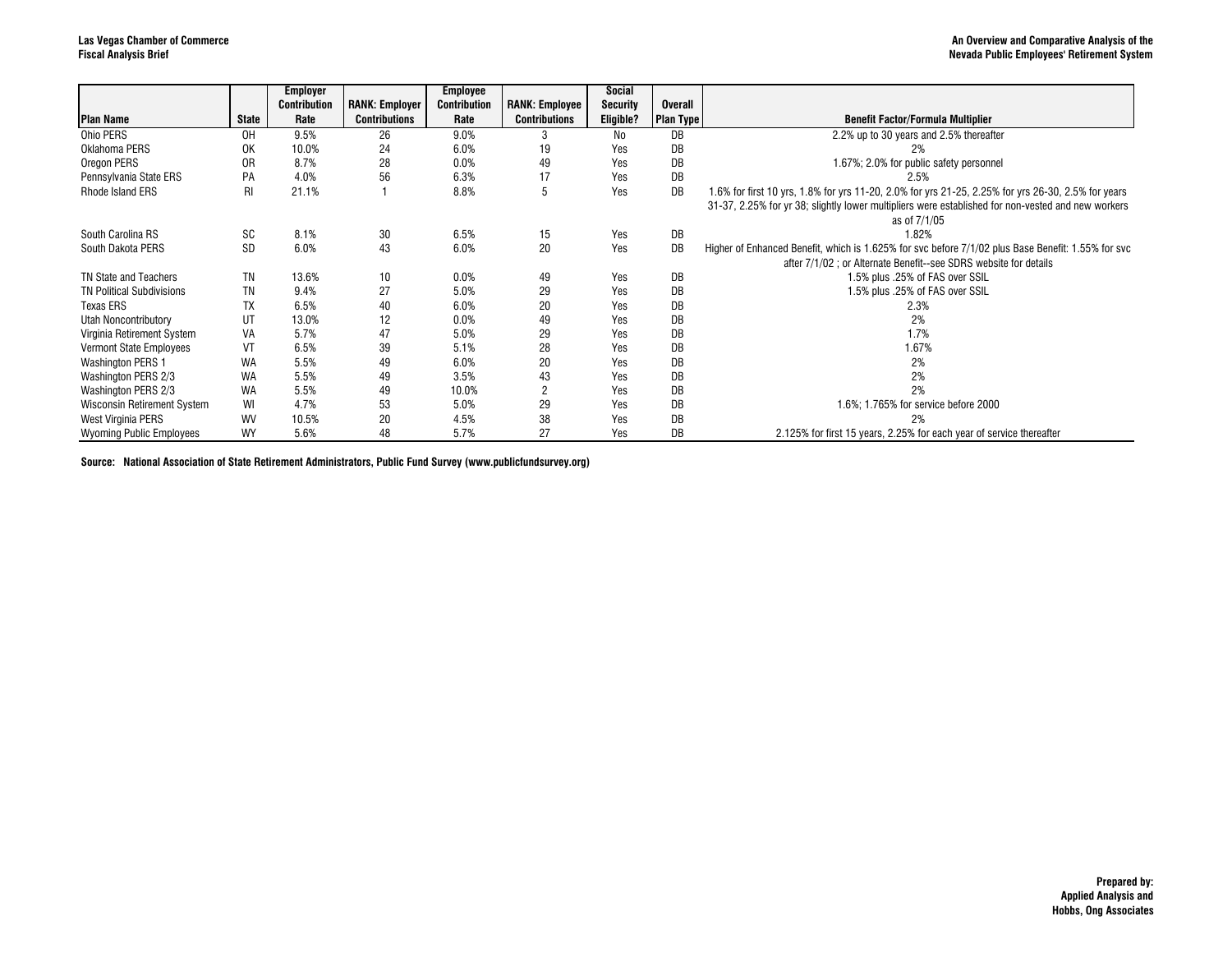

#### Exhibit IV: Employer (Government) Contribution Rates - Police & Fire

Source: Based on data from NASRA's Public Fund Survey (data as of 6/30/2007)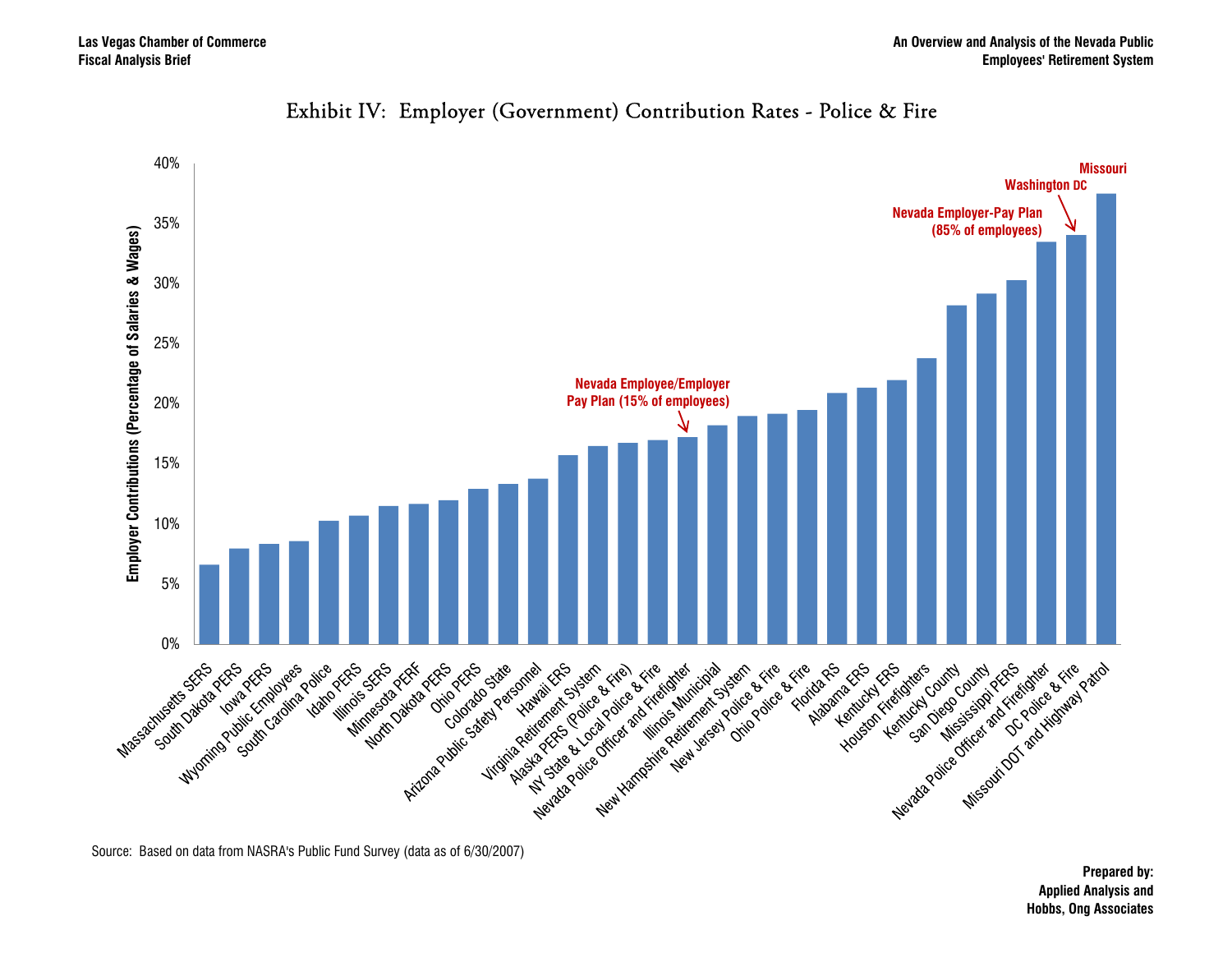#### Exhibit IVA: Comparative Analysis of Public Employee Retirement Plans

#### For Police and Fire Employees as of June 30, 2007

|                                 |                | <b>Employer</b>     |                       | <b>Employee</b>     |                       | Social          | <b>Overall</b> |                                                                                            |
|---------------------------------|----------------|---------------------|-----------------------|---------------------|-----------------------|-----------------|----------------|--------------------------------------------------------------------------------------------|
|                                 |                | <b>Contribution</b> | <b>RANK: Employer</b> | <b>Contribution</b> | <b>RANK: Employee</b> | <b>Security</b> | Plan           |                                                                                            |
| <b>Plan Name</b>                | <b>State</b>   | Rate                | <b>Contributions</b>  | Rate                | <b>Contributions</b>  | Eligible?       | <b>Type</b>    | <b>Benefit Factor/Formula Multiplier</b>                                                   |
| Alaska PERS (Police & Fire)     | AK             | 16.8%               | 17                    | 7.5%                | 21                    | Yes             | DB             | Public safety ee's receive 2% for the first 10 years and 2.5% thereafter                   |
| Alabama ERS                     | AL             | 21.4%               | 9                     | 10.0%               | 6                     | Yes             | DB             | 2.01%                                                                                      |
| Arizona Public Safety           | AZ             | 13.8%               | 20                    | 7.7%                | 19                    | Yes             | DB             | for 20 to 25 years of service, 50% of FAS plus 2% for each year above 20; for more than    |
| Personnel                       |                |                     |                       |                     |                       |                 |                | 25 years, 2.5% for each year above 20                                                      |
| San Diego County                | CA             | 29.2%               | 5                     | 11.3%               | 3                     | Yes             | DB             | 3%                                                                                         |
| Colorado State                  | CO             | 13.4%               | 21                    | 10.0%               | 6                     | <b>No</b>       | DB             | 2.5%                                                                                       |
| DC Police & Fire                | DC             | 34.1%               | $\sqrt{2}$            | 8.0%                | 14                    | No              | DB             | 2.5%                                                                                       |
| Florida RS                      | FL             | 20.9%               | 10                    | 0.0%                | 25                    | Yes             | DB             | 3.0% for most public safety personnel                                                      |
| Hawaii ERS                      | HI             | 15.8%               | 19                    | 0.0%                | 25                    | Yes             | DB             | 2%                                                                                         |
| <b>Iowa PERS</b>                | IA             | 8.4%                | 29                    | 8.4%                | 13                    | Yes             | DB             | 2%                                                                                         |
| <b>Idaho PERS</b>               | ID             | 10.7%               | 26                    | 7.7%                | 19                    | Yes             | DB             | 2.3% for public safety personnel                                                           |
| <b>Illinois Municipial</b>      | IL             | 18.3%               | 14                    | 7.5%                | 21                    | Yes             | DB             | 2.5% for first 20 years for law enforcement personnel, plus 2.0% for years 20 to 30, and   |
|                                 |                |                     |                       |                     |                       |                 |                | 1.0% for each year above 30                                                                |
| <b>Illinois SERS</b>            | IL             | 11.5%               | 25                    | 10.5%               | 4                     | Yes             | DB             | 1.67%                                                                                      |
| <b>Kentucky ERS</b>             | KY             | 22.0%               | 8                     | 8.0%                | 14                    | Yes             | DB             | Hazardous: 2.49%                                                                           |
| <b>Kentucky County</b>          | KY             | 28.2%               | $\,6\,$               | 8.0%                | 14                    | Yes             | DB             | Hazardous: 2.5%                                                                            |
| <b>Massachusetts SERS</b>       | <b>MA</b>      | 6.6%                | 31                    | 12.0%               | $\overline{c}$        | <b>No</b>       | DB             | 2.5%; benefit may not exceed 80% of FAS                                                    |
| Minnesota PERF                  | <b>MN</b>      | 11.7%               | 24                    | 7.8%                | 18                    | Yes             | DB             | 1.7%                                                                                       |
| Missouri DOT and Highway        | M <sub>0</sub> | 37.5%               | $\mathbf{1}$          | 0.0%                | 25                    | Yes             | DB             | 1.7%                                                                                       |
| Patrol                          |                |                     |                       |                     |                       |                 |                |                                                                                            |
| Mississippi PERS                | <b>MS</b>      | 30.3%               | $\overline{4}$        | 6.5%                | 23                    | Yes             | DB             | 2.0% for the first 25 years and 2.5% for each year thereafter                              |
| North Dakota PERS               | <b>ND</b>      | 12.0%               | 23                    | 0.0%                | 25                    | Yes             | DB             | 2%                                                                                         |
| New Hampshire Retirement        | <b>NH</b>      | 19.0%               | 13                    | 9.4%                | 9                     | Yes             | DB             | 2.5% for police and fire                                                                   |
| System                          |                |                     |                       |                     |                       |                 |                |                                                                                            |
| New Jersey Police & Fire        | <b>NJ</b>      | 19.2%               | 12                    | 8.5%                | 12                    | Yes             | DB             | 2%                                                                                         |
| Nevada Police Officer and       | <b>NV</b>      | 33.5%               | 3                     | 0.0%                | 25                    | No              | DB             | 2.5%; 2.67% for svc earned after 7/1/01                                                    |
| Firefighter                     |                |                     |                       |                     |                       |                 |                |                                                                                            |
| Nevada Police Officer and       | <b>NV</b>      | 17.3%               | 15                    | 17.3%               | 1                     | No              | DB             | 2.5%; 2.67% for svc earned after 7/1/01                                                    |
| Firefighter                     |                |                     |                       |                     |                       |                 |                |                                                                                            |
| NY State & Local Police & Fire  | <b>NY</b>      | 17.0%               | 16                    | 0.0%                | 25                    | Yes             | DB             | 1.67% if service is less than 20 years, 2.0% if service is 20 or more years, and 1.5% for  |
|                                 |                |                     |                       |                     |                       |                 |                | each vear above 30                                                                         |
| Ohio Police & Fire              | OH             | 19.5%               | 11                    | 10.0%               | 6                     | No              | DB             | 2.5% for first 20 years, 2.0% for next 5, 1.5% for each year thereafter                    |
| Ohio PERS                       | OH             | 12.9%               | 22                    | 10.1%               | 5                     | <b>No</b>       | DB             | For law enforcement officers, 2.5% up to 25 years and 2.1% thereafter                      |
| South Carolina Police           | <b>SC</b>      | 10.3%               | 27                    | 6.5%                | 23                    | Yes             | DB             | 2.14%                                                                                      |
| South Dakota PERS               | <b>SD</b>      | 8.0%                | 30                    | 8.0%                | 14                    | Yes             | DB             | Higher of Enhanced Benefit, which is 1.625% for svc before 7/1/02 plus Base Benefit:       |
|                                 |                |                     |                       |                     |                       |                 |                | 1.55% for svc after 7/1/02 ; or Alternate Benefit--see SDRS website for details            |
| <b>Houston Firefighters</b>     | <b>TX</b>      | 23.8%               | $\overline{7}$        | 9.0%                | 10                    | No              | DB             | 2.5% for first 20 years and 3% for additional years up to 30; 1.7% for those retiring with |
|                                 |                |                     |                       |                     |                       |                 |                | less than 20 years of service                                                              |
| Virginia Retirement System      | VA             | 16.5%               | 18                    | 0.0%                | 25                    | Yes             | DB             | 1.7%                                                                                       |
| <b>Wyoming Public Employees</b> | WY             | 8.6%                | 28                    | 8.6%                | 11                    | Yes             | DB             | 2.125% for first 15 years, 2.25% for each year of service thereafter                       |

**Source: National Association of State Retirement Administrators, Public Fund Survey (www.publicfundsurvey.org)**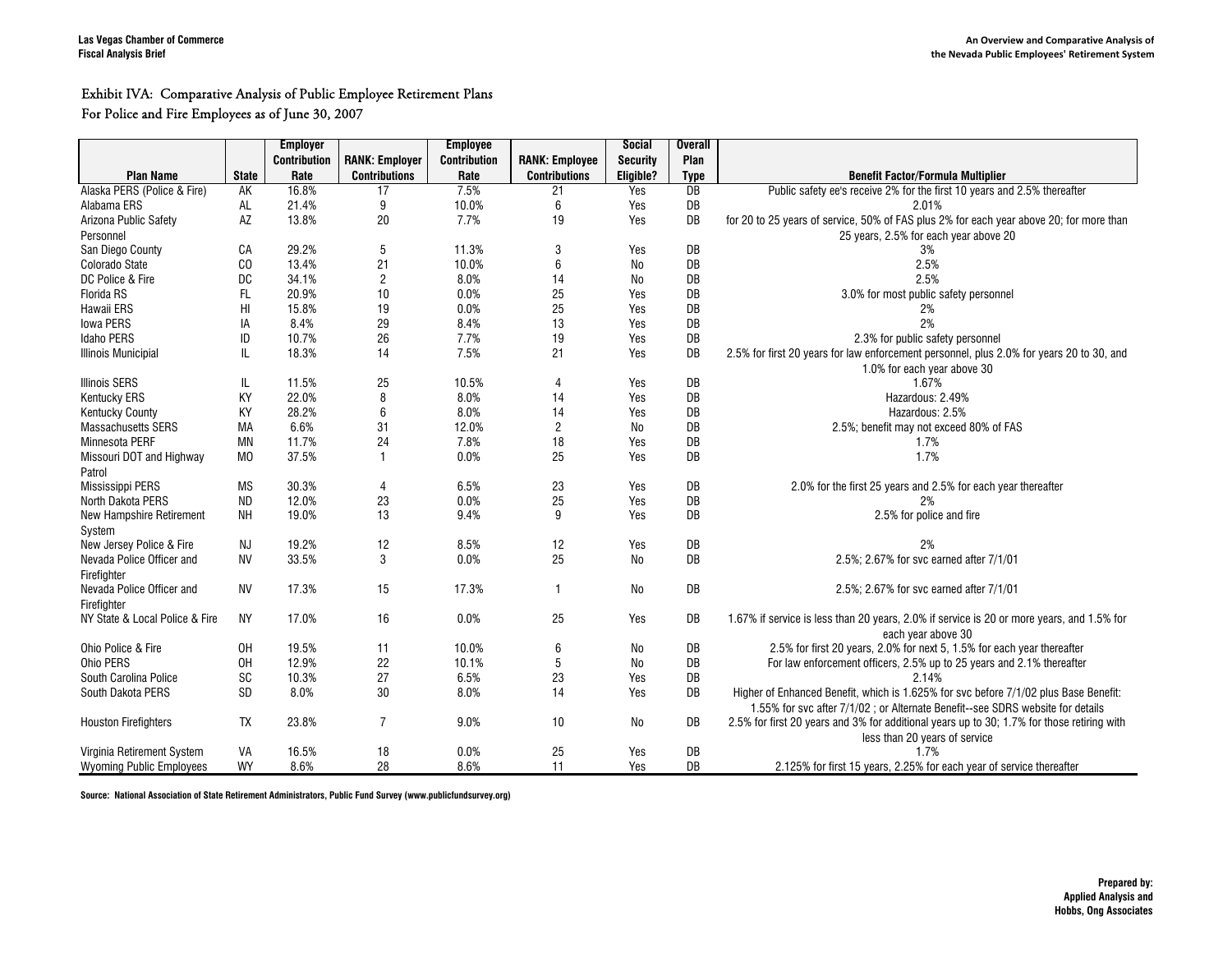



Source: Based on data from U.S. Census Bureau - State & Local Government Employee Retirement Systems (FYE 6/30/3006)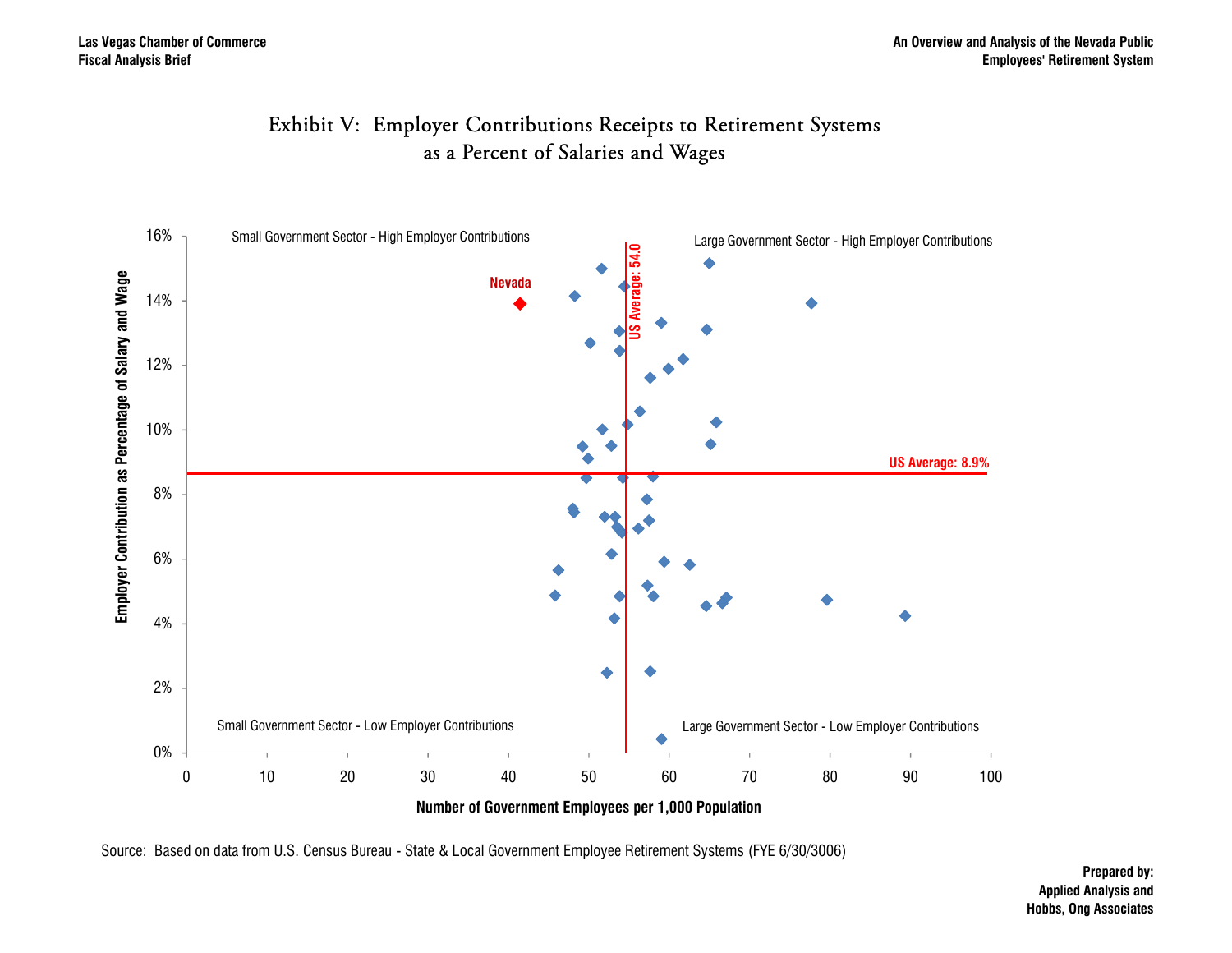

#### Exhibit VI: Employee Contribution Receipts to Retirement Systems as a Percent of Salaries and Wages

Source: Based on data from U.S. Census Bureau - State & Local Government Employee Retirement Systems (FYE 6/30/3006)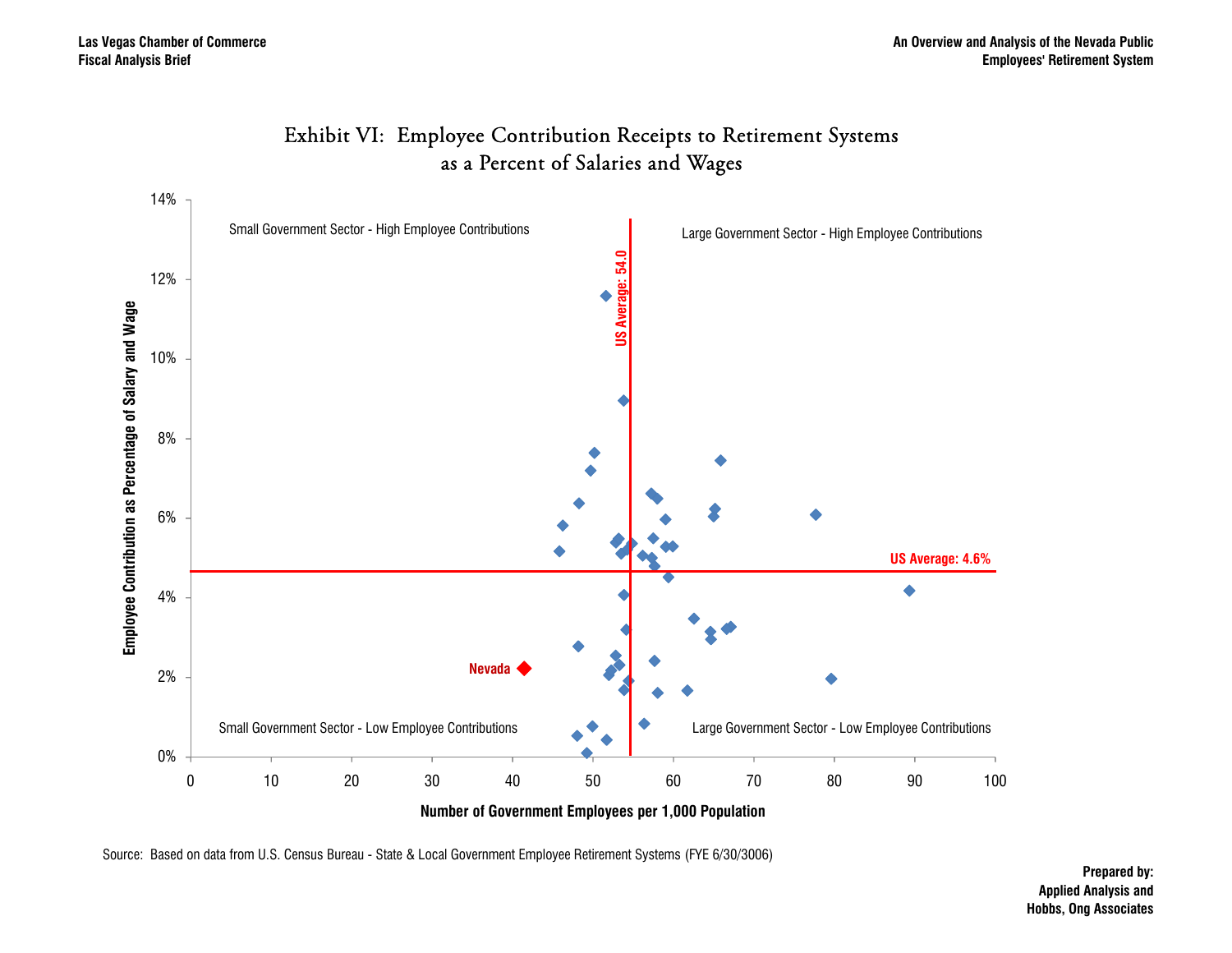#### Exhibit VII: Illustrative Constitution of Total Contributions Towards Retirement (PERS and Social Security) for Regular Employees



Source: Based on data from NASRA's Public Fund Survey (data as of 6/30/2007); note Social Security contributions are only illustrative as Social Security contributions may be capped as a percent of total salary depending on salary level.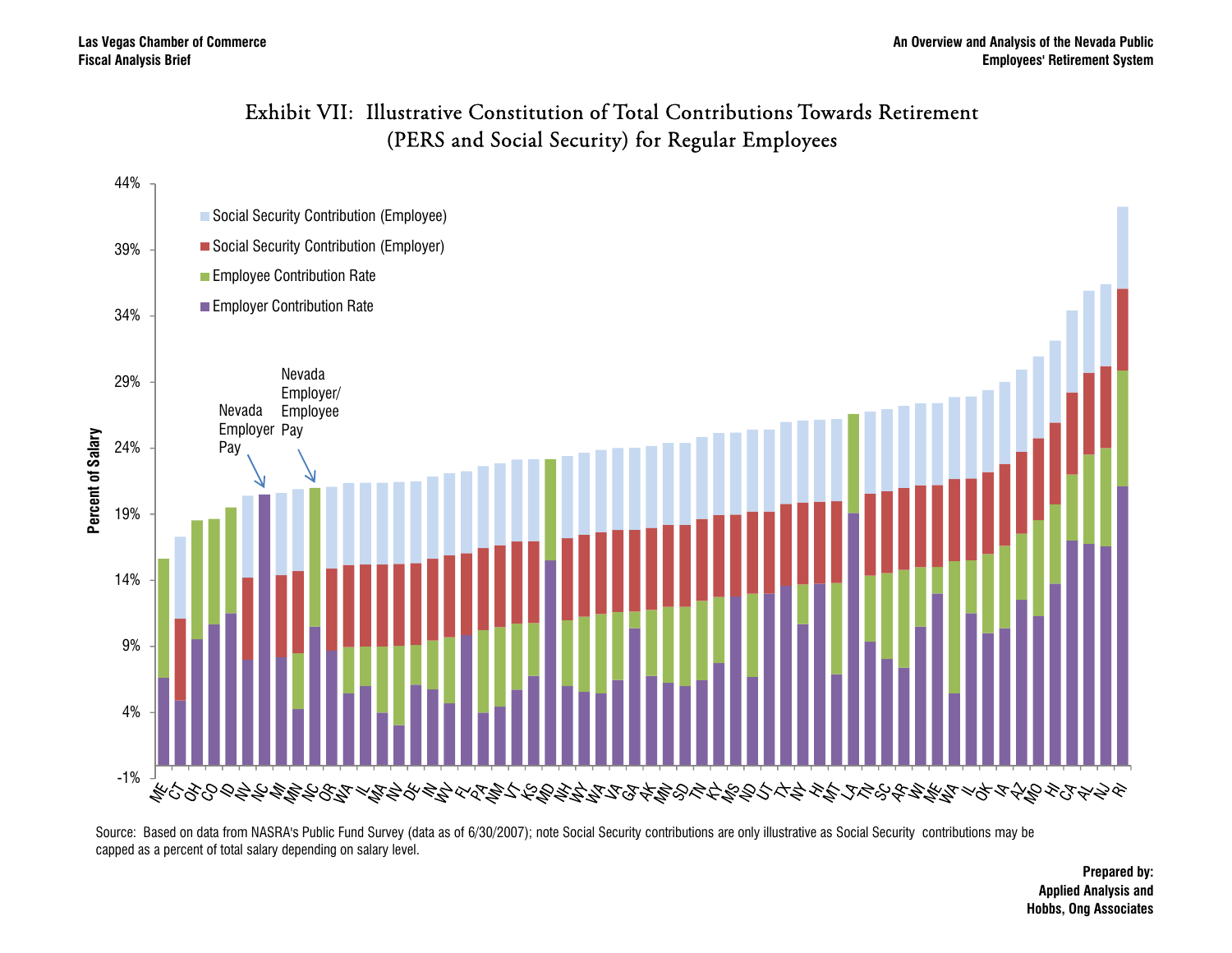

#### Exhibit VIII: Comparison of Benefit Factors General State and Local Employees

Source: Based on data from NASRA's Public Fund Survey (data as of 6/30/2007)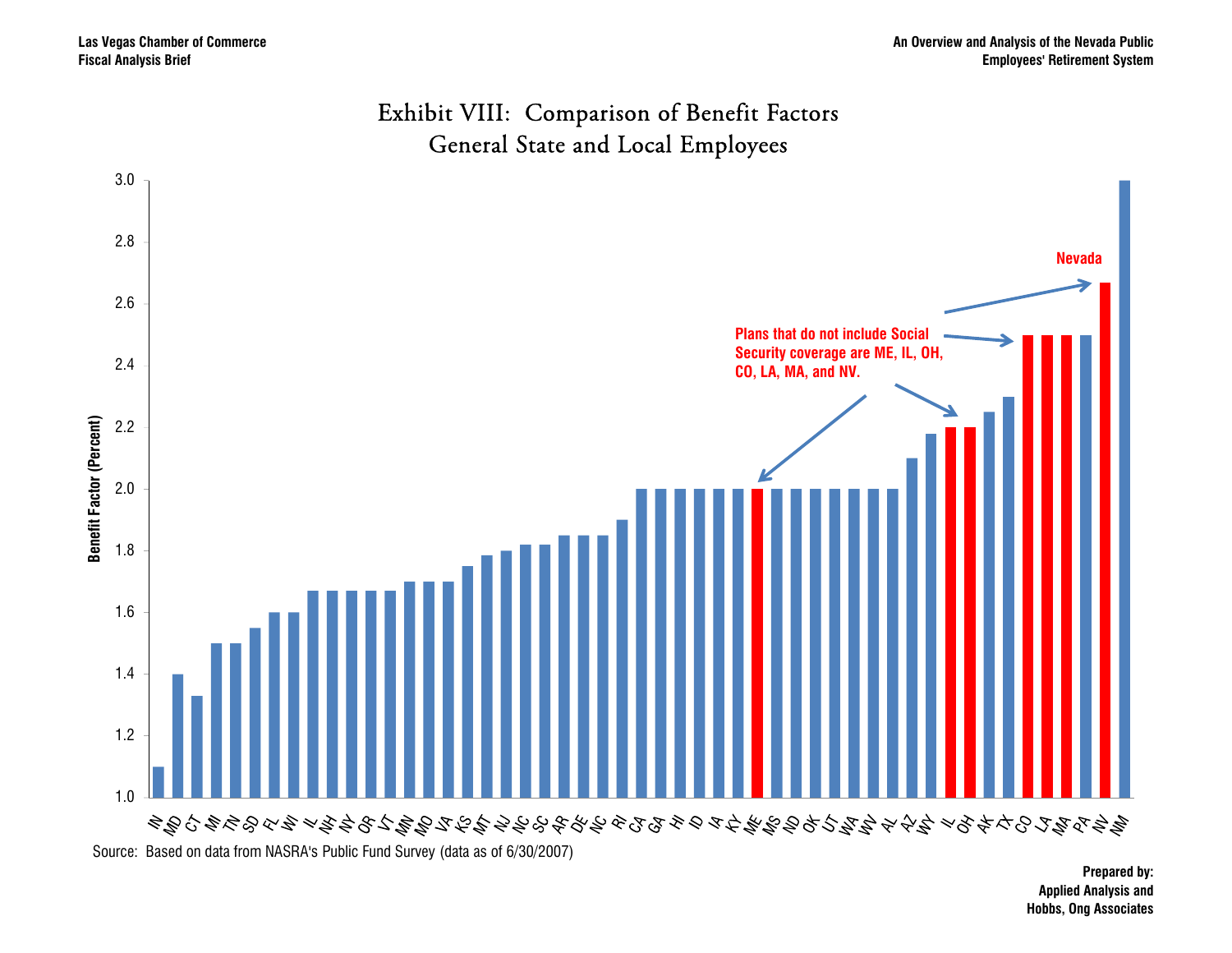

### Exhibit IX: Illustrative Estimation of Annual PERS Retirement Benefit Based on Current Average Salaries,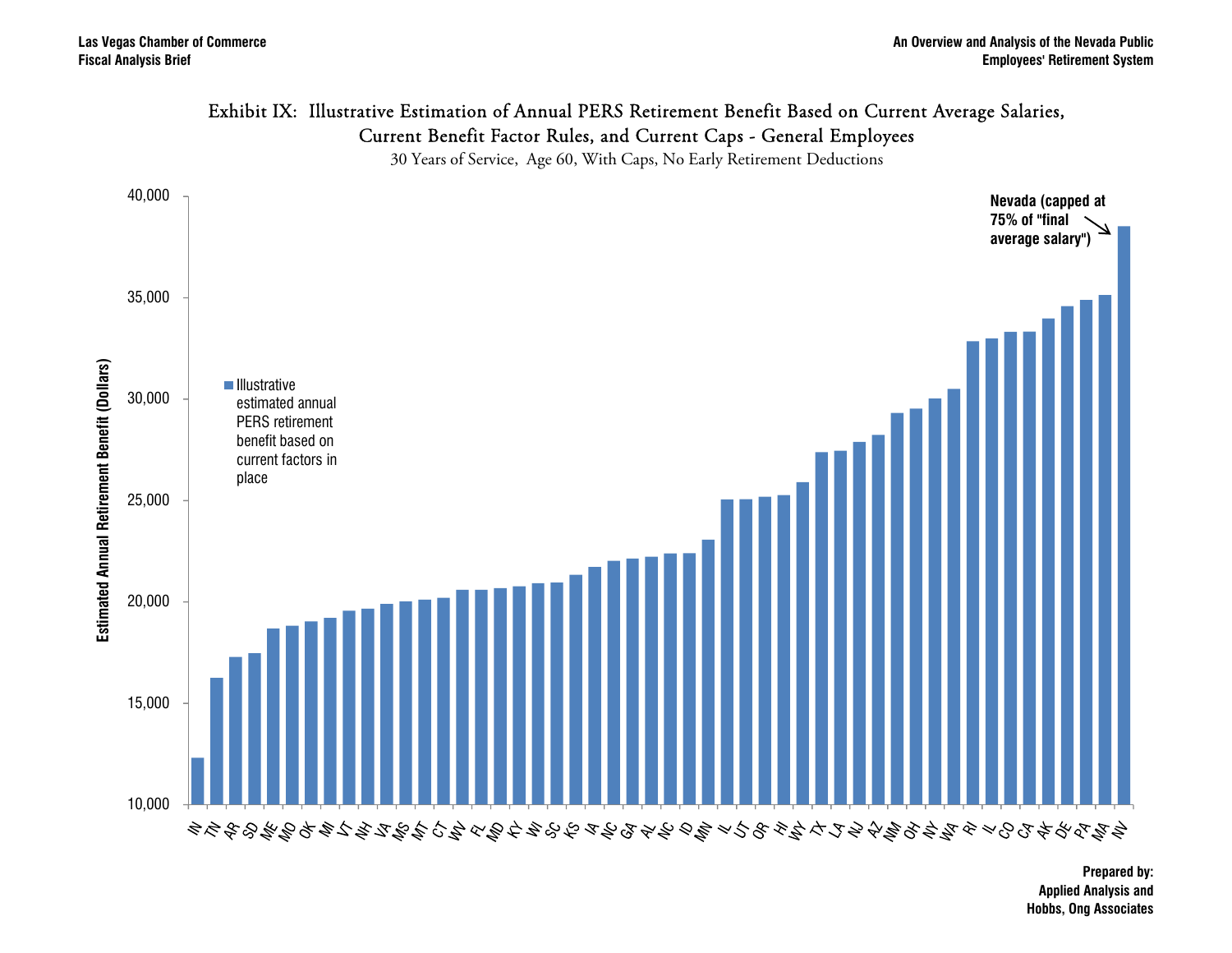#### Exhibit X: Illustrative Estimation of Annual Retirement Benefit Plus Social Security Current Average Salaries, Current Benefit Factor Rules, and Current Caps - General Employees

30 Years of Service, Age 60, With Caps, No Early Retirement Deductions



Note: This illustration does not reflect any reductions in benefits that sometimes occur when an individual receives both a pension and Social Security.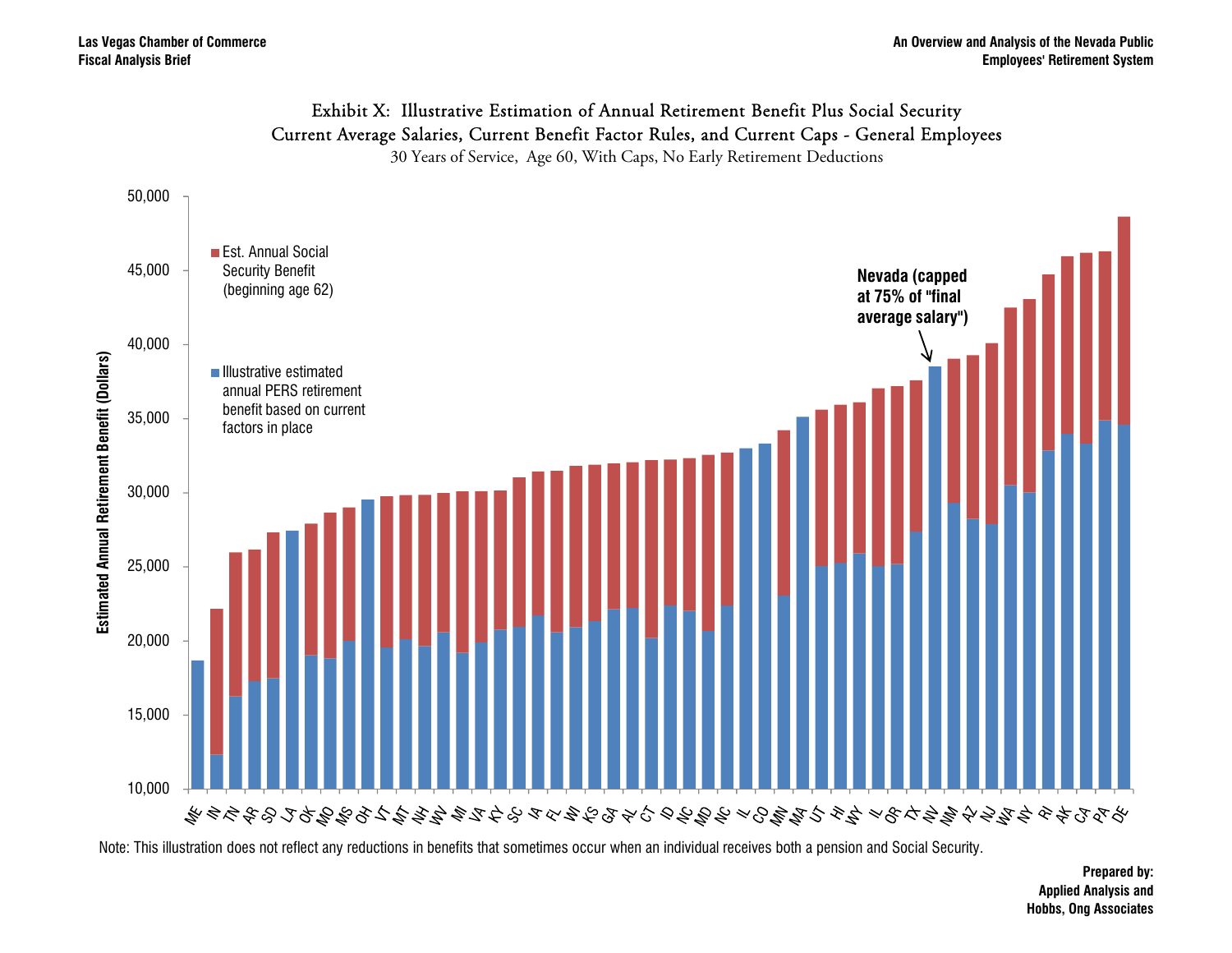

## Exhibit XI: Average Monthly Retirement Benefit Payment in FY 2006 -

Source: Based on data from U.S. Census Bureau ‐ State & Local Government Employee Retirement Systems (FYE 6/30/3006)